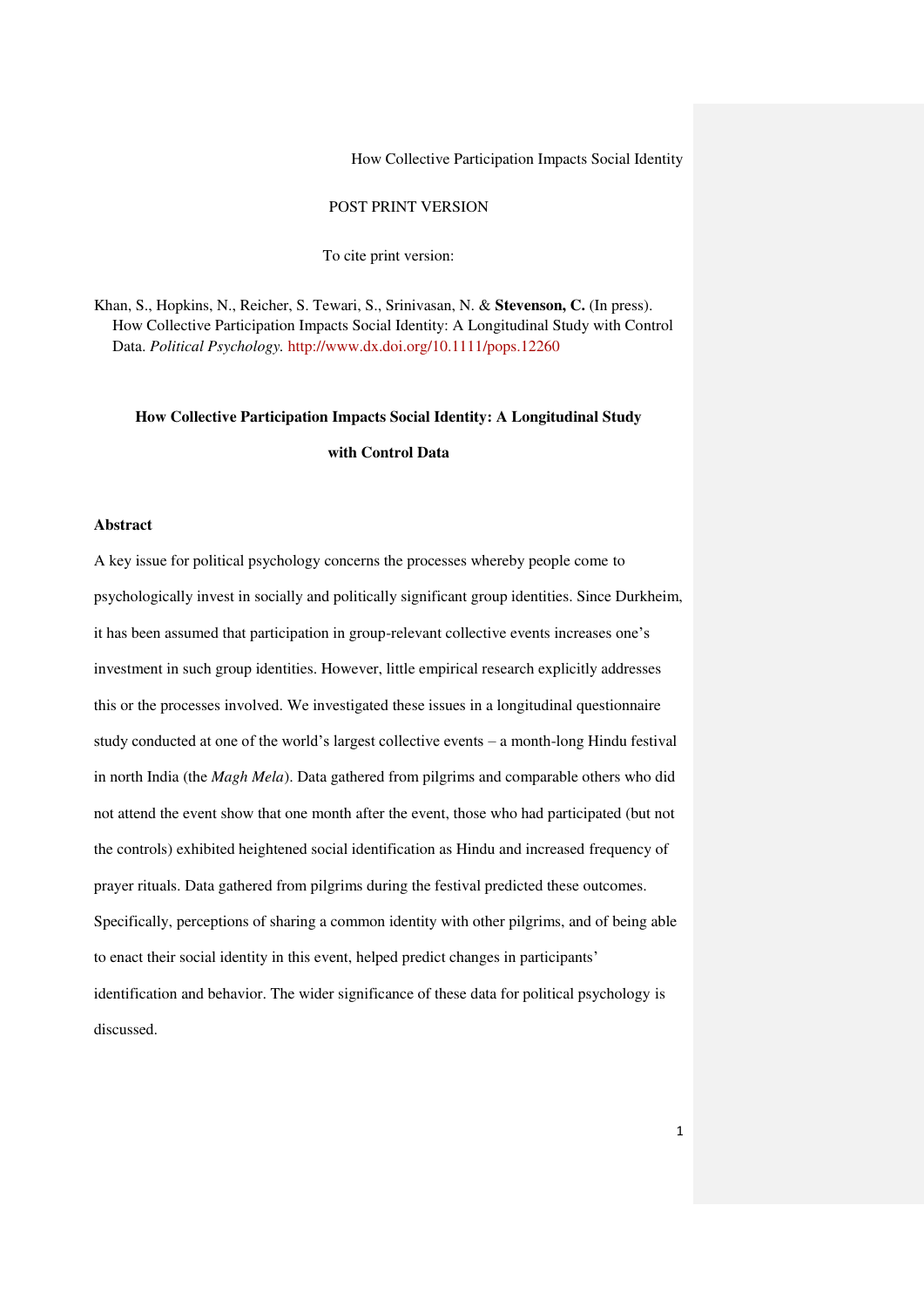# **Keywords**

Social Identification, Collective Participation, Crowd Psychology, Collective Self-

Realization, Pilgrimage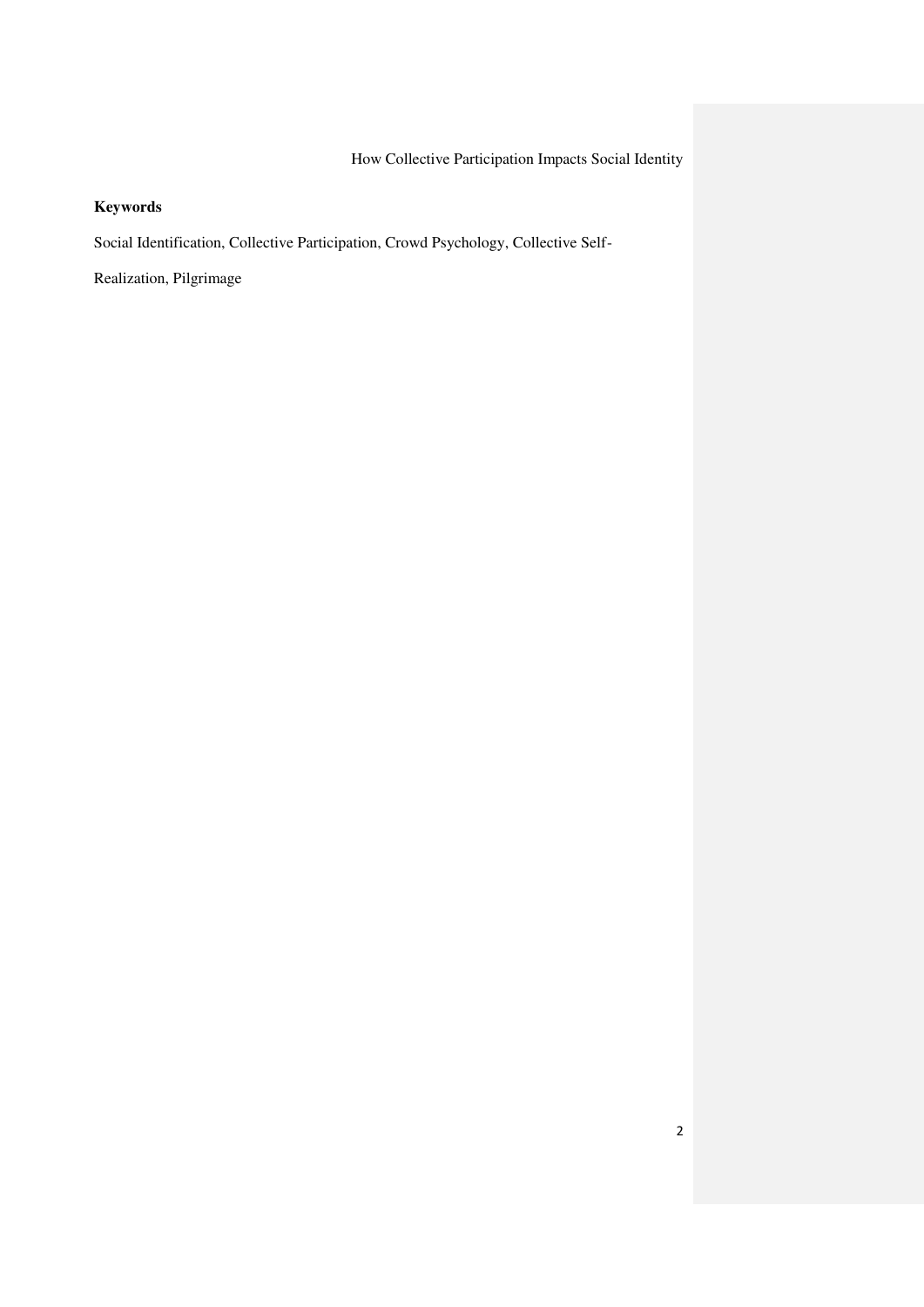# **How Collective Participation Impacts Social Identity: A Longitudinal Study with Control Data**

In this paper we investigate if and how participation in a collective event affects participants' subsequent social identification and behavior. The significance of this question derives from the importance of identity as a core concept across the social sciences. As Wetherell (2010) notes: "the study of social identity has been synonymous with the study of social categories, roles and social locations such as 'woman', 'black', 'American', 'worker'. For current researchers who understand identity in this way, it remains one of the most important and significant points at which new formations of 'race', colonization and empire, ethnicities, sexuality, gender, disabilities and social class etc. can be interrogated" (2010, p.4). Indeed, one can go further. It is through the subjective process of acquiring social identities, that people come together, form solidarities within the boundaries of identity and develop antagonisms across identity boundaries. Indeed, it is through this process that they come to constitute the social forces through which our world is constituted. In short, the study of social identities brings together psychological dynamics and political process. It is the prime locus for a political psychology (Reicher, 2004).

For these reasons, the question of how people come to embrace particular identities becomes an issue of prime importance – although it should be acknowledged that even to pose it is controversial. For so-called 'primordialists' certain categories (notably ethnic categories) are taken-for-granted and it is viewed as inevitable that people will identify with them, and that inter-group conflict arises from old loyalties 'reawakening' (see Chandra, 2012 for a critique). Others, however (including Chandra), highlight the fluidity of identity categories and the social processes shaping the production. This is apparent in work addressing why and when politicians advance particular identity constructions (Chandra,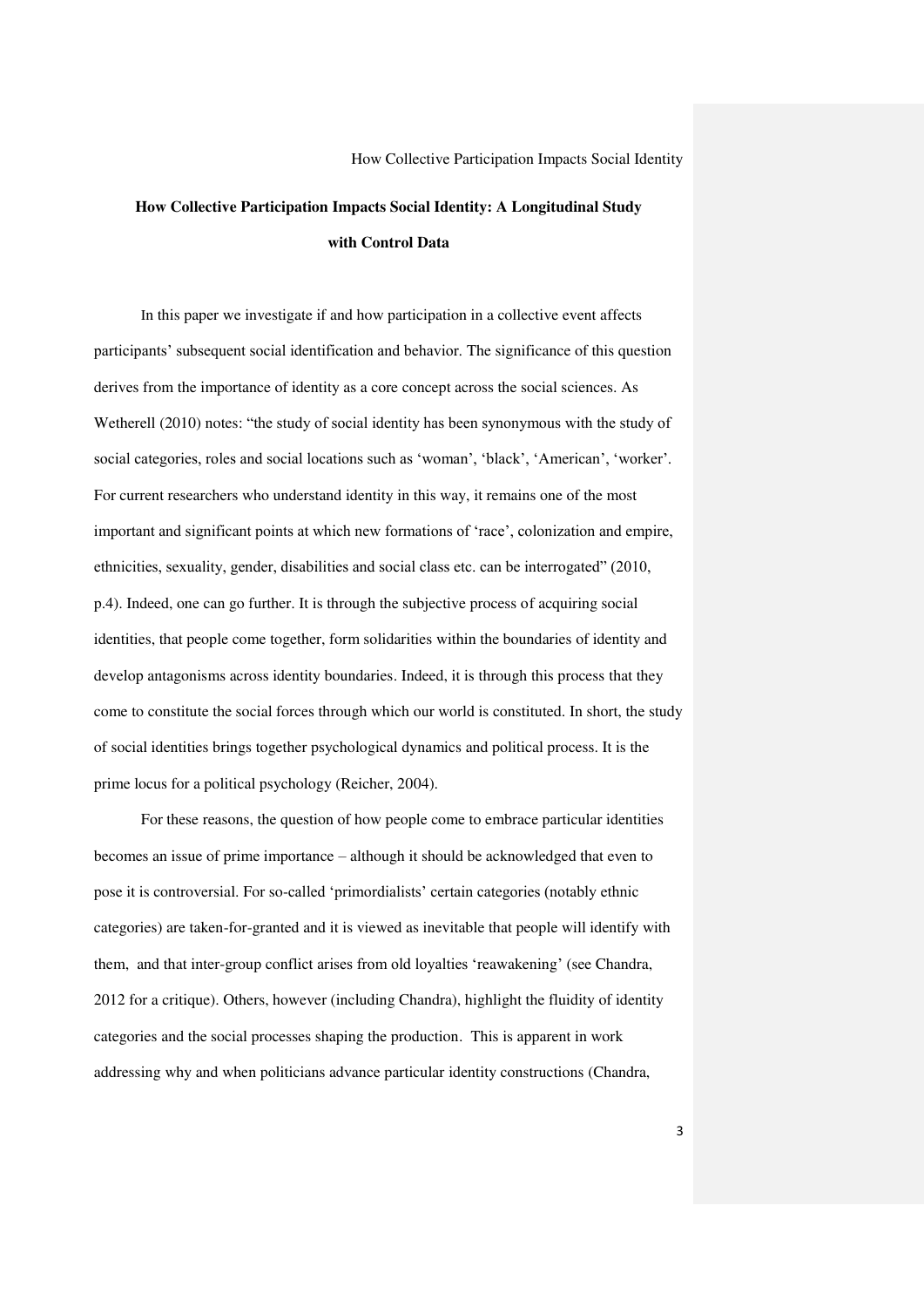2012) and the strategic construction of identities (Hopkins & Kahani-Hopkins, 2009; Reicher & Hopkins, 2001). In our work we present here we address the question of what sort of experiences lead ordinary people to invest in given identities. Our underlying assumption is identities serve to orient and guide people through the social world – they tell us how to live and how to act (Wetherell, 2010). Hence, identities must 'fit' with the structure of social experience if they are to be adopted.

Since Durkheim, there has been particular interest in the impact of participating in mass events. Durkheim proposed that collective events, especially ritualized events, create and consolidate the social identities and social relations that shape our everyday interactions (Durkheim, 1912, 1995). This has led historians and social anthropologists to focus on such events (e.g., festivals and memorial days) on the assumption that they have important social and political consequences (e.g. Gillis, 1994, Ozouf, 1991). Yet, the assumption that collective participation is important for forming and revivifying participants' social identifications has gone largely untested. There has been little empirical investigation of whether participation does indeed impact social identification and, if so, how.

Similarly, amongst those interested in such events, there has been little attempt to link such experiences to the social and political organization of society. In part this reflects a tendency to assume that the psychology of mass events is distinctive and removed from everyday life. Following Le Bon's (1896/1947) analysis of crowd behavior, psychology has tended to assume that the behavior of people in mass gatherings is an aberration and tells us little about the normal functioning of individuals in society (Smelser, 1962). Such is the power of this characterization of crowd psychology that even more sympathetic readings of mass events tend to imply that they are rather exotic and of limited relevance for everyday life. For example, referring to Victor Turner's (1973) famous analysis of pilgrimage, Ehrenreich (2007) observes that although it gave 'group behavior a legitimate place in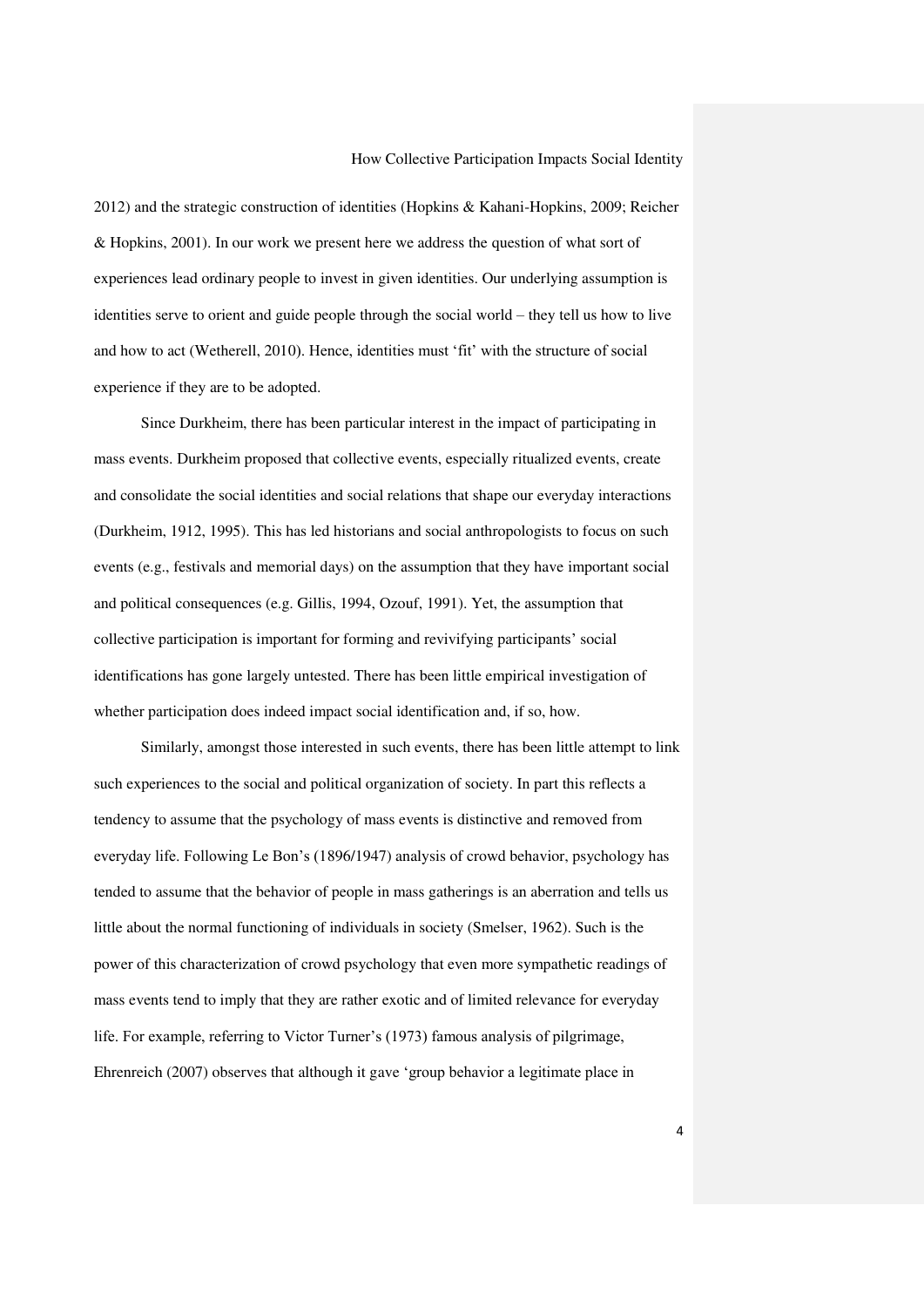anthropology' this 'was a marginal and second-rate place' (p. 11). Indeed, collective events have traditionally been viewed more as offering a form of occasional relief from the structure of everyday reality than as being important in shaping that structure. But this is beginning to change.

#### *Social identity at collective events*

Recent analyses of crowd behavior have started to challenge this characterization of collective events as marginal to central social psychological questions (Reicher, 2011). Drawing on the social identity approach to group behavior (Turner, Hogg, Oakes, Reicher & Wetherell, 1987), studies have shown that the behavior of people in crowds is far from random or meaningless. It is argued that instead of losing identity and hence losing control of their actions, crowd members' behavior reflects the contents of collective identity and is meaningful to those involved (Reicher, 1984). Such research also shows that the social identities enacted in such events have their roots in crowd members' everyday experiences.

More recently, researchers have begun to address the question of how participation in collective events feeds back into individuals' post-participation social identifications. Ethnographic analyses of collective protests show participants report changes in their relationships with other crowd members (Drury & Reicher 2000; Reicher 1996), and changes in how they define themselves. Thus, Drury and Reicher's (2000) work shows that although crowd members were initially concerned with local and restricted interests (e.g., to stop damage to local areas of natural beauty), they emerged radicalized (and self-defined as 'anticapitalist'). Moreover, some reported that their experience of participation fed back into their commitment to future protest (Drury & Reicher, 2005). However, such work is not longitudinal: the evidence of change is either retrospective (claims after an event that identity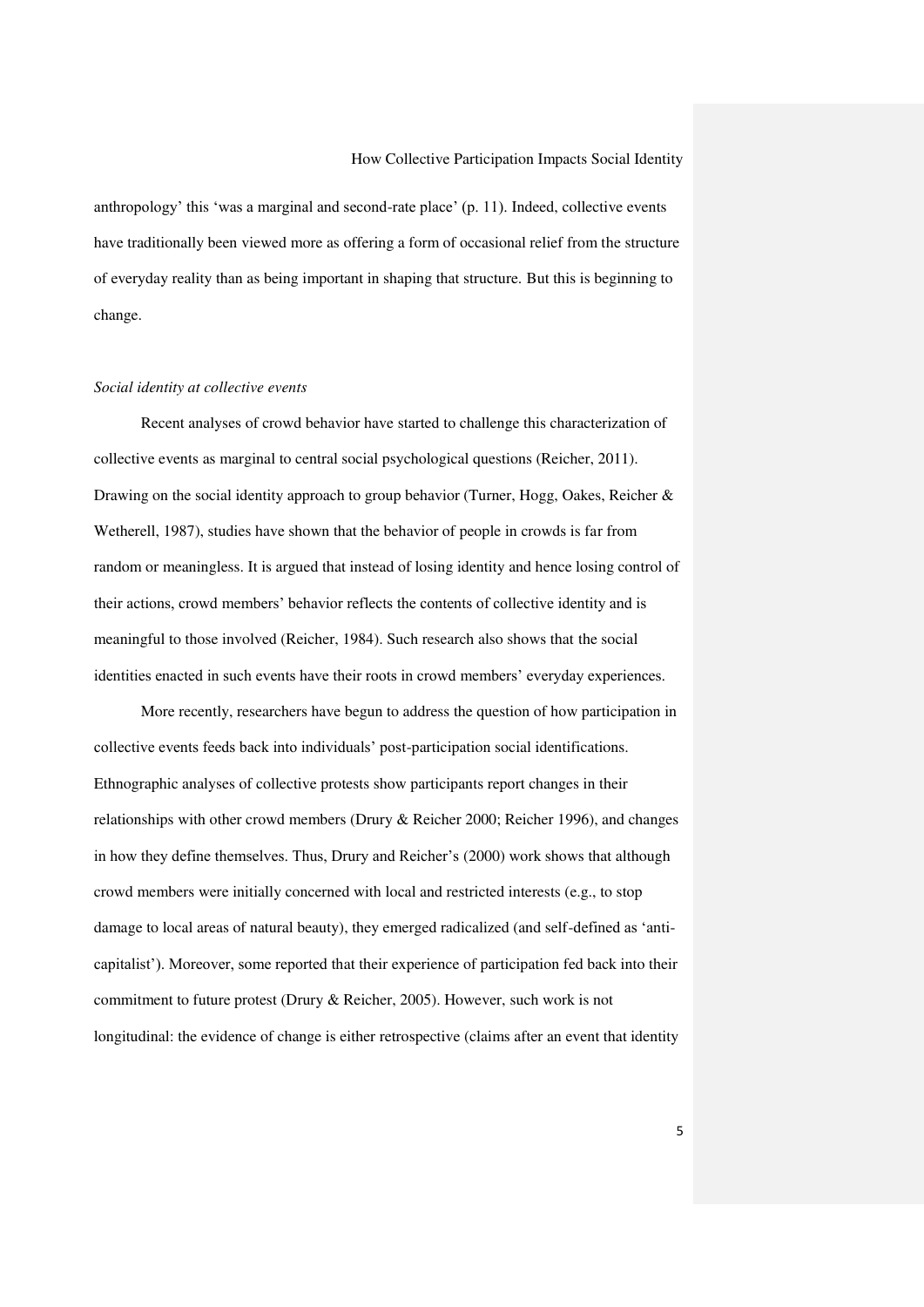has been strengthened) or prospective (claims that experience in a prior event will make one participate more in the future).

Other research has employed experimental paradigms to address the impact of participation. For example, van Zomeren, Leach and Spears (2010, 2012) provide experimental evidence that increasing the extent to which people believe that collective action will achieve group-relevant goals increases social identification. However, again, such work lacks a longitudinal dimension. It is based on the assumption that participation increases a belief in goal achievement and then demonstrates the impact of such beliefs on identification. But this does not show directly that identification increases after participation. Indeed, the authors acknowledge that while their study has strong internal validity, it lacks external validity (van Zomeren et al., 2010, p. 1059).

Our first aim, in this paper, is to supply properly longitudinal data concerning the impact of participation in a collective event on identity and behavior in a design that includes a control group of non-attendees. Our second aim is to explore some of the psychological processes through which such impact (if any) is produced. In other words, what is it about the experience of participation in an event which leads to changes in social identification which endure after the event? This question can be addressed by considering the psychological transformations that occur when one participates in a mass gathering.

#### *Theorizing the impact of participation*

Social identity theorists (e.g. Neville & Reicher, 2011; Reicher, 2011) draw a key distinction between a physical crowd (or aggregate) which consists a number of people who happen to be physically co-present but who have no sense of connection with each other (e.g. shoppers on a busy high street) and a psychological crowd which, as we have just intimated,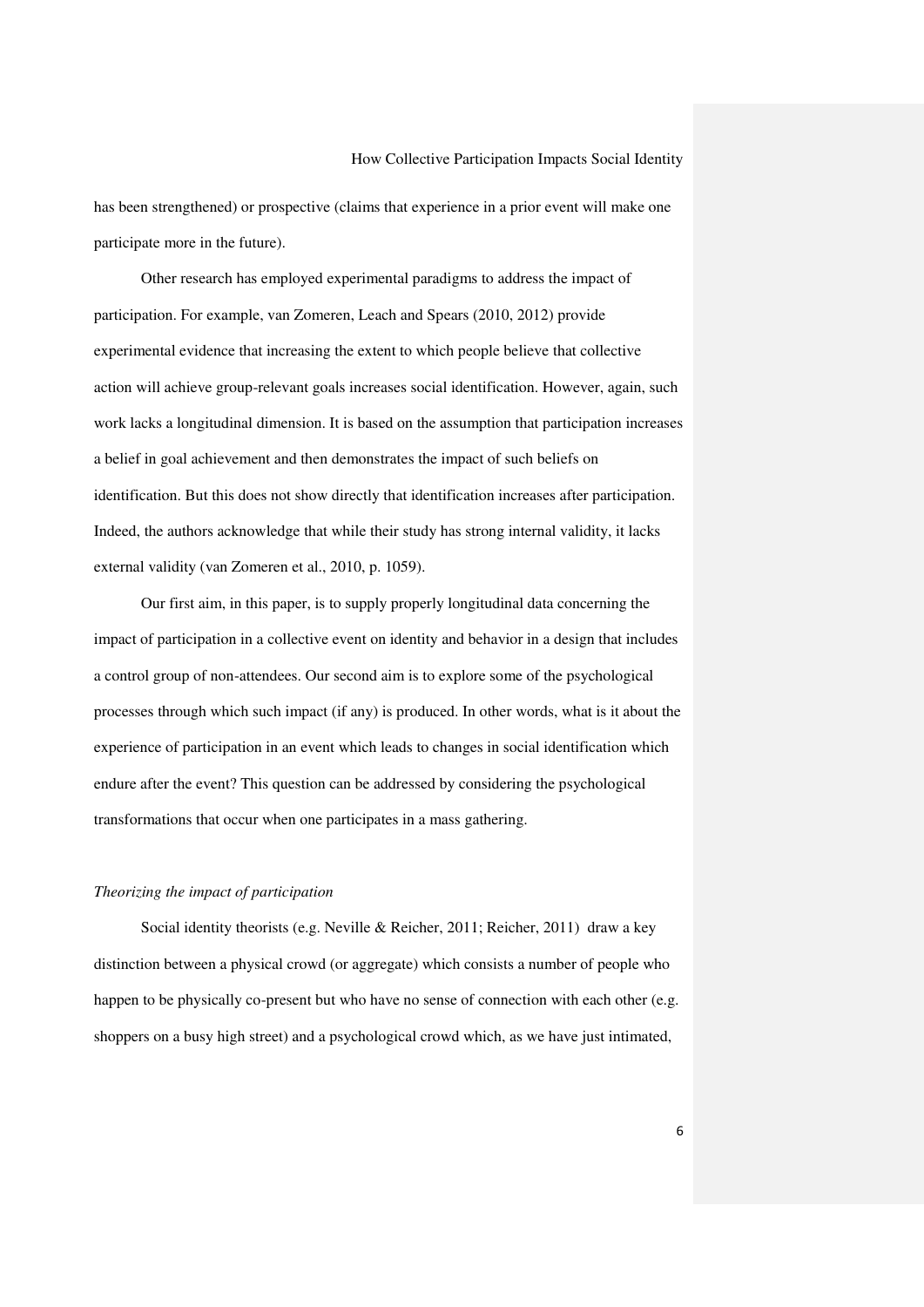consists of people who are co-present and who have a sense of sharing a common social identity (e.g. Americans at a July  $4<sup>th</sup>$  celebration or watching their team in the World Cup).

This sense of social identity entails two elements. The first is one's own individual sense of belonging to the broader category (identity strength  $-e.g.$  'I am an American'). In Benedict Anderson's well-worn phrase, it is about being part of an 'imagined community' (Anderson, 1993). While this is important, it is clearly not sufficient to explain crowd experience. After all, it is possible to imagine oneself as part of an American community when on one's own (say watching the world cup on the TV) or amongst a group of non-Americans. The second element of the crowd experience, is the sense that other co-present individuals share the same identity as oneself and, what is more, that those present see each other as sharing the same identity (e.g. 'we are all Americans'). This shared identity is less about belonging to the imagined community than a sense of community amongst an embodied mass of people. It is not so much a connection to an abstract category than to concrete others. While such shared identity (as we term it) does not occur in all crowds, where it does, there are a number of consequences concerning the relations between people.

Where there is shared identity, there is a shift towards intimacy amongst crowd members (see Reicher, 2011, 2012, see also Prayag Magh Mela Research Group or PMMRG, 2007a b). That is, people begin to cooperate, to trust and respect each other, to provide mutual support to each other (for a review, see Reicher & Haslam, 2010). In turn, this facilitates effective co-action amongst group members, which makes them more effective in realizing group goals (Drury & Reicher, 2000, 2005; Hopkins et al., in press; Pandey et al., 2014). That is, as a function of shared identity, the crowd becomes a space in which members are able to enact their identities, to turn identity-related ideals into a reality. We term this accomplishment 'collective self-realisation' (CSR – see Reicher & Haslam, 2006).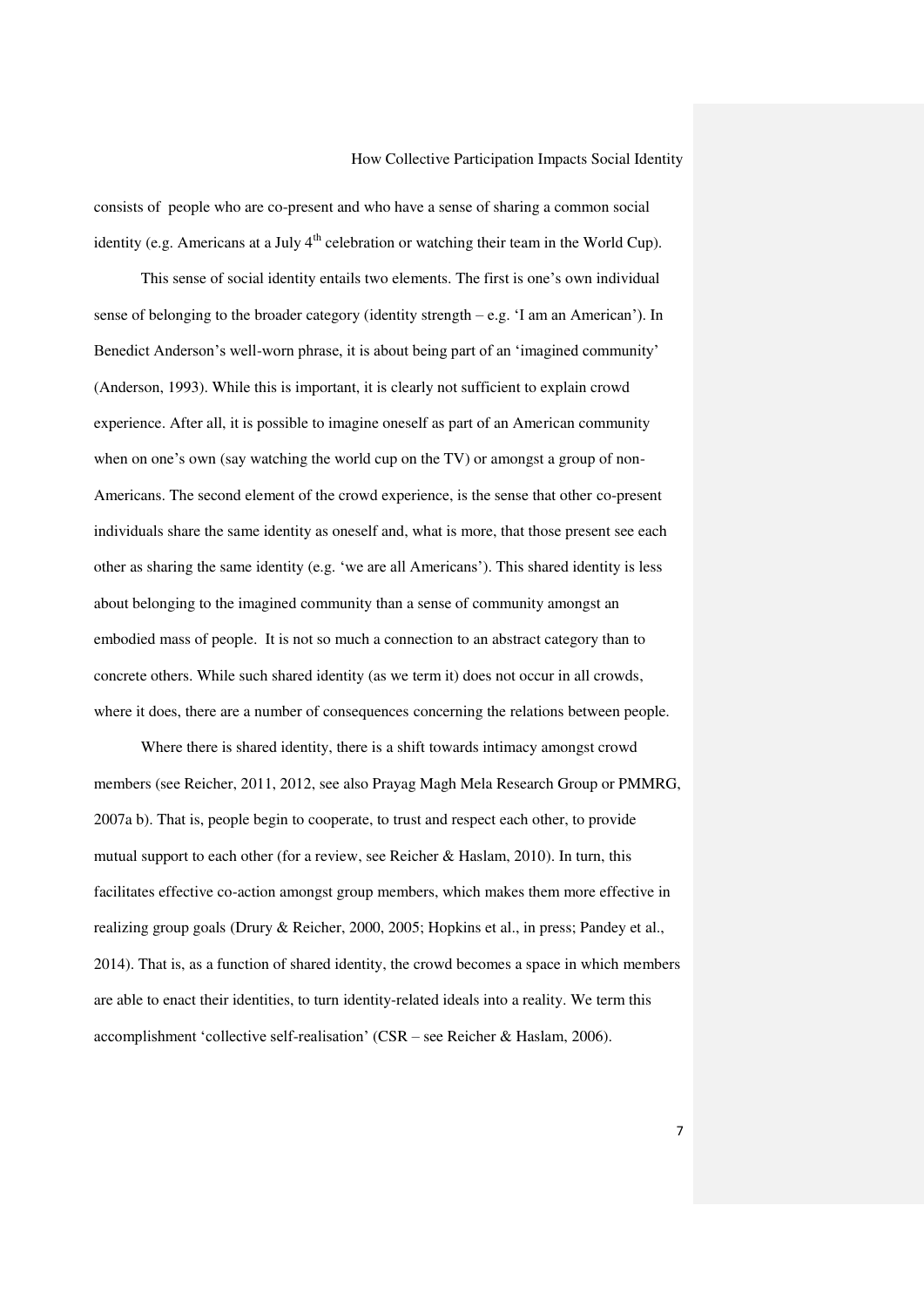If, then, we return to our original assumption that identities are assumed to the extent to which they fit with the structure of social experience, we would also expect that CSR will lead to greater identification with the relevant category. It is by making abstract injunctions into manifest practices that the associated identities become meaningful and useful to us.

Following this logic, whilst having a sense of broad category membership (identity strength) is important in bringing about collective participation in the first place (see van Zomeren, Leach & Spears, 2012), the enhancement of identification which occurs through participation depends upon a sense of shared identity amongst those actually co-present. This facilitates co-ordinated action amongst these people and hence the ability to enact identitybased norms and values. More technically, we propose that the impact of participation on change in identity strength is a function of shared identity and that this effect is mediated by CSR.

As indicated,, there is rich and suggestive work, mainly ethnographic, supporting the strands to this argument: the impact of shared identity on relations amongst group members (Neville & Reicher, 2011; PMMRG 2007a, b), the link from intimate social relations to CSR (Drury & Reicher, 2005; Hopkins et al., in press; Pandey et al., 2014), and the link from CSR to identity strength and commitment to the group (Drury & Reicher, 2005, 2009). Yet, this evidence is limited by the fact that it is not systematic, it never investigates the process as a whole, and it is not fully longitudinal. Ideally, an account of the change process must collect data at three time points, showing how changes in identity from before to after an event are explained by evidence (specifically, levels of shared identity and CSR) collected during the event.

It is far from straightforward, however, to study the same people before during and after participation in an event (McAdam, 1989). It is even harder to do this alongside a comparable non-participant control group in order to ensure that changes are due to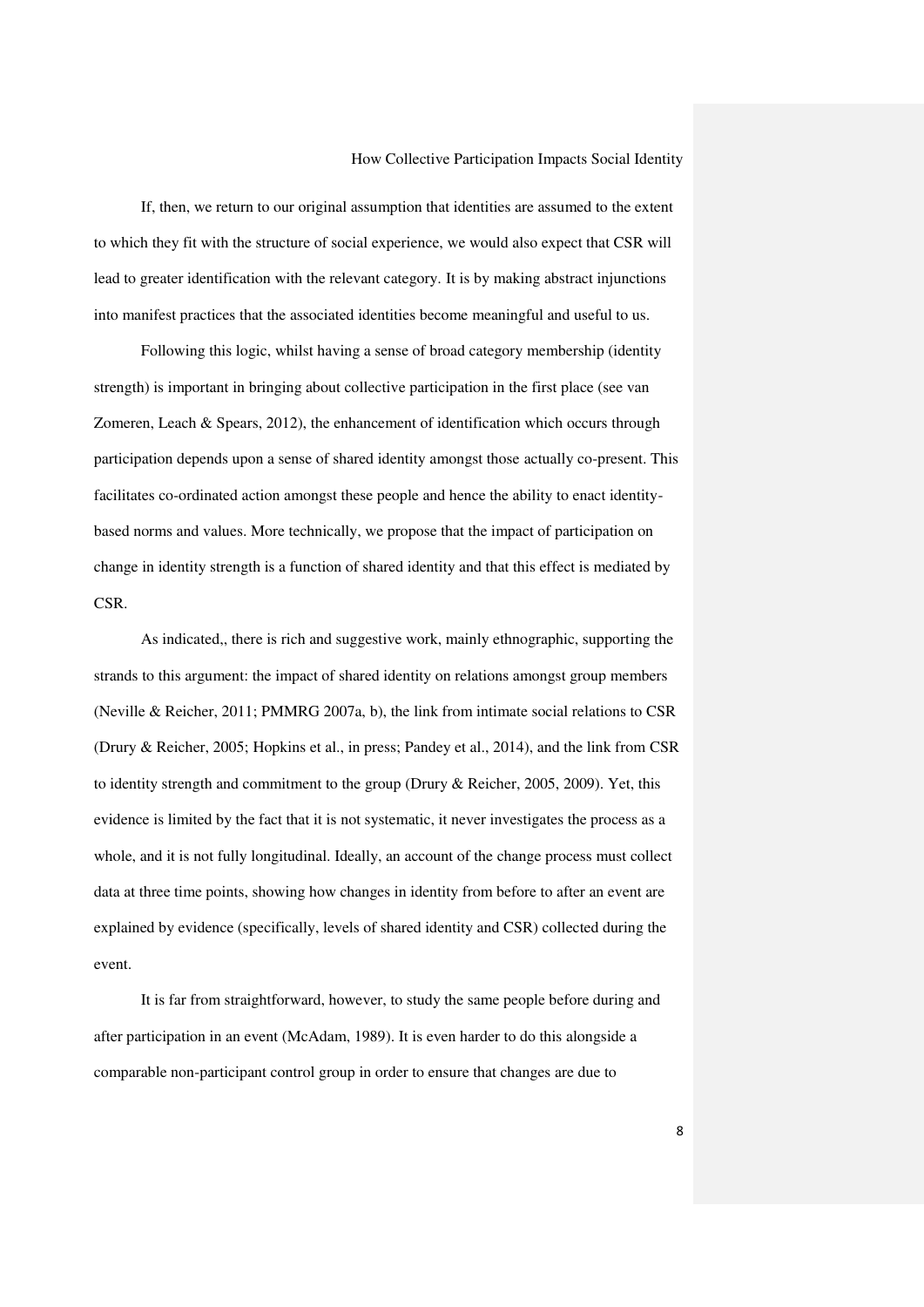participation itself rather than some other factor that occurred between the pre- and postevent time-points (such as political events that may have made certain identities more salient for everybody). Such problems are compounded when the events of interest are spontaneous. Yet, even pre-planned events (e.g., national commemorations, religious festivals) present serious logistic difficulties.

Perhaps the most rigorous analysis available is an ingenious study of Pakistani pilgrims undertaking the *hajj* (the pilgrimage to Mecca: Clingingsmith, Khwaja & Kremer, 2009). This took advantage of the fact that in Pakistan there is a lottery to decide who can take up the limited number of available places, and so was able to compare data provided by successful and unsuccessful applicants after the *hajj*. However, although allowing a comparative element, the study was not fully longitudinal since data were only collected after the *hajj.* Also, no data were collected during the event to examine what might explain differences between participants and non-participants. Moreover, it focused on social and political attitudes rather than the basic questions we have identified above: whether and how participation re-vivifies the core social identities that shape everyday social relationships and social action.

Our research on the Mela, then, aims to provide fully longitudinal data so as to be able to address questions of change and process. Before outlining the study, we describe the event itself.

### *The Prayag Magh Mela*

Each year, during the Hindu lunar month of Magh (mid-January to mid-February) pilgrims (typically, quite elderly Brahmins from rural North India) gather on the banks of the *Ganges* and *Yamuna* rivers at *Prayag* (Allahabad, Uttar Pradesh, India). Prayag is amongst the holiest of Hindu spiritual locations and every 12 years is the site of the *Maha Kumbh Mela.* However, even in non-Kumbh years it attracts millions, several hundred thousand of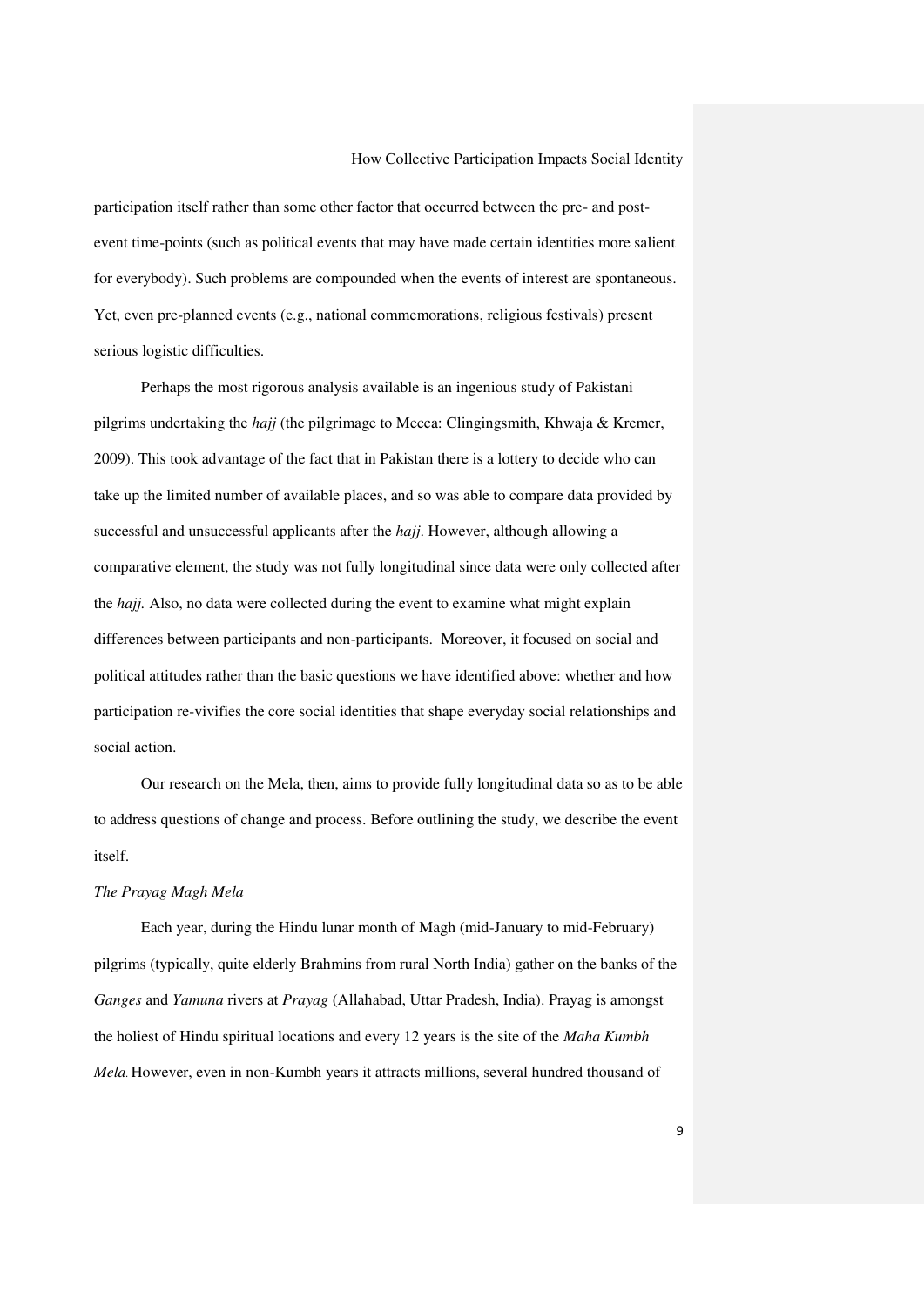whom (known as *Kalpwasis*) live for a month in tents on the Ganges floodplain. These latter undertake this participation as part of a longer-term commitment to attend the Mela over 12 years (often more). Participation in the Mela is not a religious duty for Hindus in the same way as participating in the *hajj* is for Muslims and many highly identified Hindus do not undertake it (PMMRG, 2007a).

A pilgrimage may be conceptualized as 'a journey undertaken by a person in quest of a place or state that he/she believes to embody a valued ideal' (Morinis, 1992, p. 4). For the Kalpwasis, this ideal entails relinquishing worldly concerns and pursuing the spiritual (Hopkins et al., in press). They live in basic conditions, adopt a simple diet of one vegetarian meal a day, and immerse themselves in prayer rituals - most notably bathing in the sacred rivers twice a day. Features of the environment judged as congruent with this identity-related lifestyle are welcomed, and those judged incongruent are not. Thus, noises believed to have religious connotations are welcomed, but those with secular connotations are judged intrusive (Shankar, et al, 2013) and processed differently (Srinivasan, et al, 2013). Our research concerns the question of how one's sense of being part of the broad Hindu 'imagined community' is affected by the concrete experience of being a pilgrim and of being surrounded by a set of fellow pilgrims.

# *Shared identity and collective self-realization in the Mela*

Kalpwasis are easily distinguishable (e.g., by their living area in the Mela site and their routines) and differentiate themselves from others attending the Mela for only a few days. This provides a basis for a strong shared identity with Kalpwasis seeing each other as part of a single group (Hopkins, et al., in press; PMMRG, 2007b). Moreover, when they participate in the rituals associated with being a Kalpwasi (e.g., listening to religious discourses given by saints, participating in singing and chanting, bathing in the Ganges) they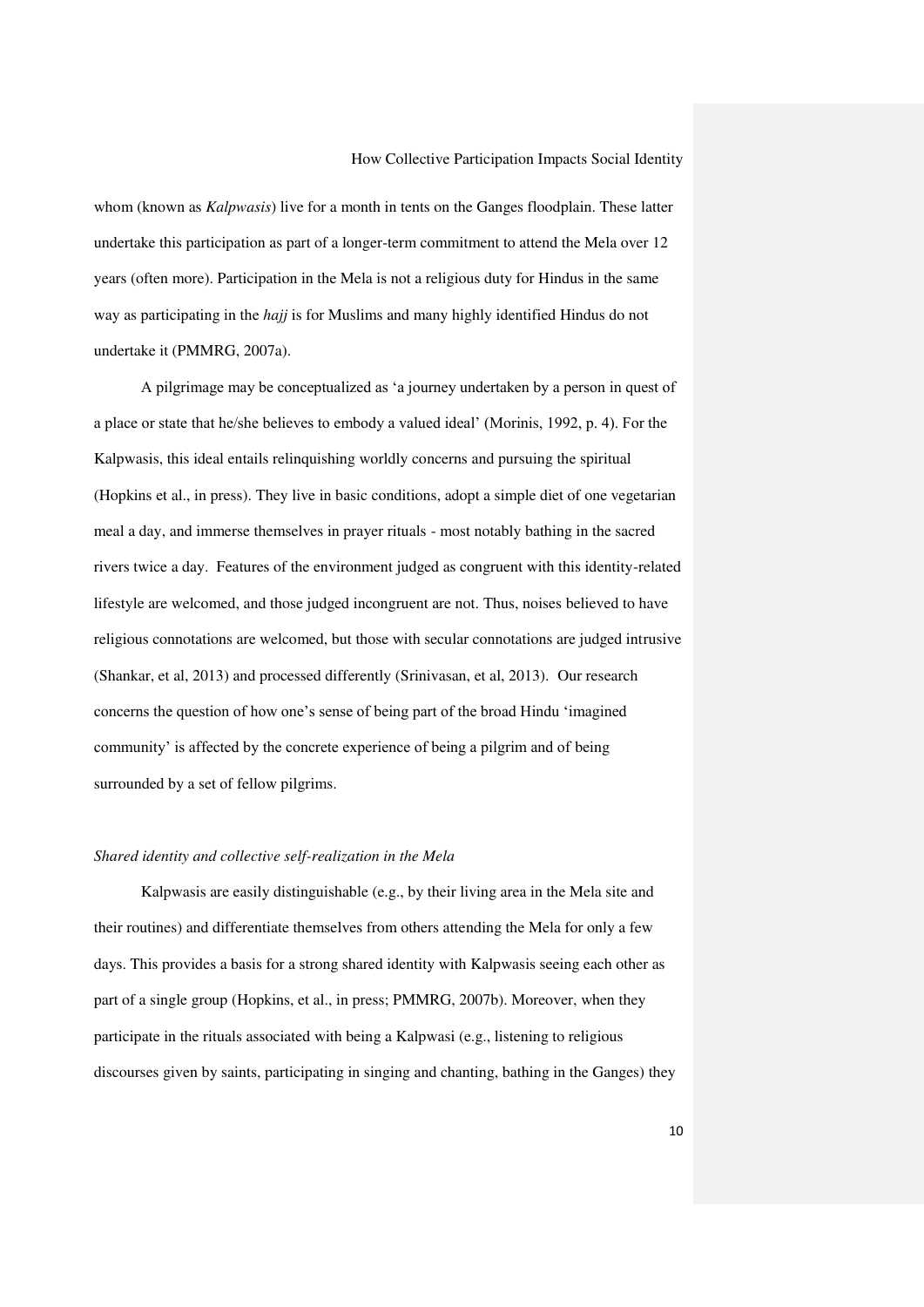do so with other Kalpwasis. So too, when engaged in mundane activities (collecting water, preparing food) they are surrounded by other Kalpwasis. All this means that one's individual experience is shaped by the behavior of others.

Enacting the Kalpwasi identity entails adopting a distinctive lifestyle to reach a particular level of spirituality. For example, one Kalpwasi ideal is that one does not think badly of others. However, if one is to enact this socially-prescribed ideal, it is important that co-present others do so too: obviously if others within earshot gossip, one's own ability to enact this identity-prescribed ideal is compromised. So too, if a Kalpwasi is to avoid the distractions of music, it is important that others do not play such music (Shankar et al, 2013).

Although there may be a basis for shared identity amongst Kalpwasis, this cannot be guaranteed. As studies of pilgrimage emphasize, it is erroneous to assume that all pilgrims necessarily share a common identity (Messerschmidt & Sharma, 1981). There can be factionalism (Eade & Sallnow, 2000) and competition for symbolic resources (Bilu, 1988). Moreover, mundane tensions arise over access to material resources (e.g. water) to subvert a sense of shared identity.

Accordingly, we can make no assumptions about the degree to which Kalpwasis attending the Mela experience either a shared identity with co-present others, or that they have a sense of being able to behaviorally enact the lifestyle specified for Kalpwasis. Both are empirical issues and we can expect individuals' experience of these to vary. However, we could predict that the more one has these experiences, the more participation would be psychologically meaningful and therefore consequential for post-event identity and behavior.

#### *The study and hypotheses*

In order to investigate whether and how participation is consequential, we conducted a longitudinal questionnaire survey of a sample of Kalpwasis attending the 2011 Magh Mela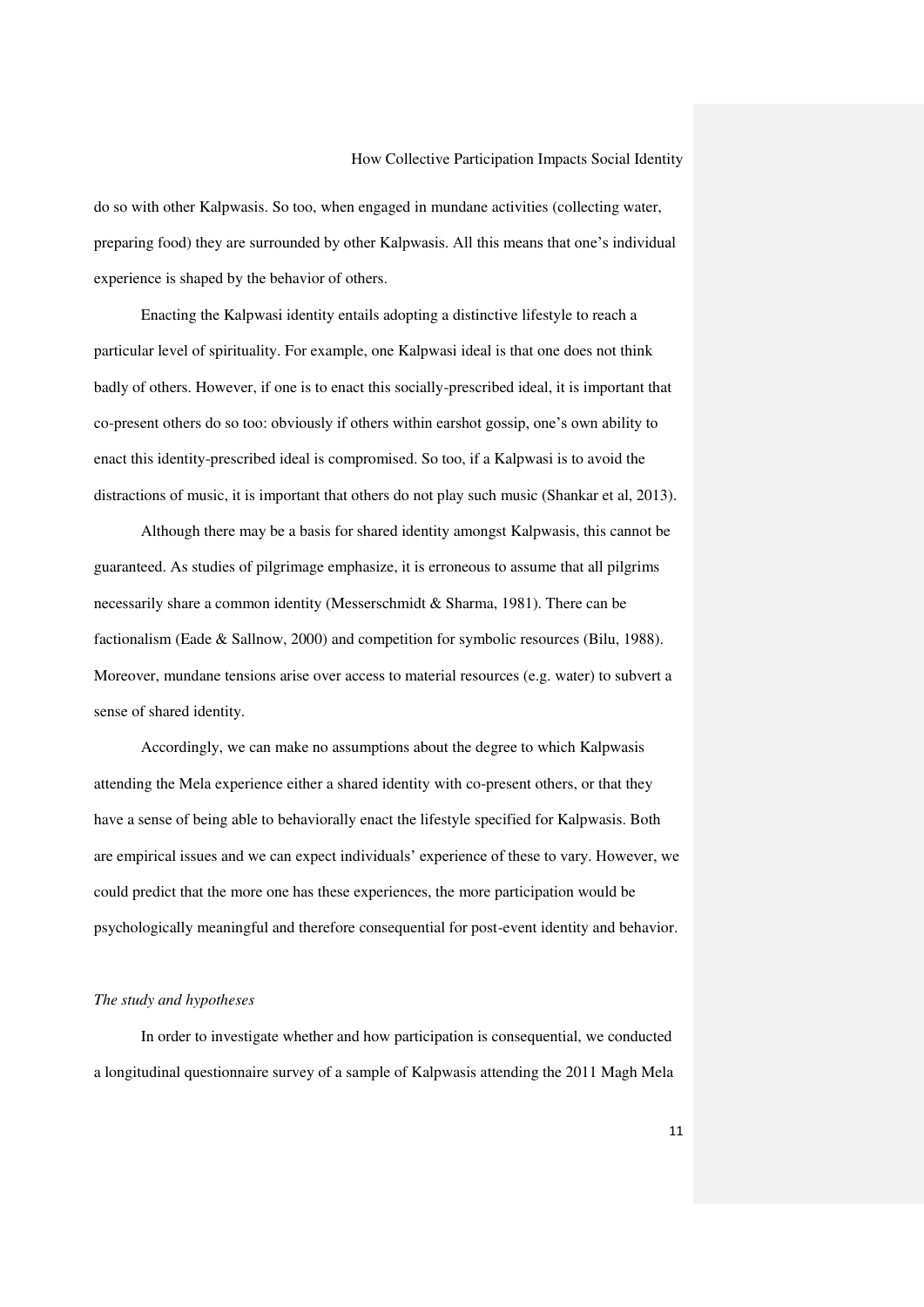and a sample of others who did not. We focused on two outcomes: i. participants' cognitive self-definition as Hindu, and, ii, participants' performance of Hindu religious practices. Participants completed questions concerning such issues before (Time 1: T1) and after the event (Time 3: T3). Data concerning Kalpwasis' experience of the event were obtained during the event itself (Time 2: T2) when we gathered data concerning Kalpwasis' perceptions of: i. a shared identification amongst Kalpwasis, and ii. being able to enact the ideals associated with the Kalpwasi identity (collective self-realization).

We predicted pre-Mela (T1) to post Mela (T3) increases in the Kalpwasis' identification strength and the performance ofreligious practices. No such increase was expected amongst the controls. With regards to explaining the effect of participation, we predicted between-individual differences in the degree to which Kalpwasis experienced a sense of shared identity and a sense of CSR, and predicted these would explain variability in the degree to which participation was consequential. Specifically, we expected higher levels of shared identity to allow greater collective-self-realization, resulting in stronger T3 identification and increased T3 religious practices. That is, we predicted that the relationship between shared identity and T3 identification strength and engagement in religious practices would be mediated by Kalpwasis' reports of the degree to which they were able to enact their Kalpwasis identity (CSR).

#### METHOD

#### *Sample*

Kalpwasis provided data at three time points (T1, T2, T3), Controls at two (T1, T3). The data reported here (available at [http://data-archive.ac.uk\)](http://data-archive.ac.uk/) arise from those for whom we have T1 and T3 (and for the Kalpwasis sample, T2 data). 792 participants completed the pre-Mela (T1) survey (Kalpwasis = 604; Controls = 188). With attrition, 249 (31.44%) participants were lost giving an overall completion rate of 68.56%. Attrition was equivalent amongst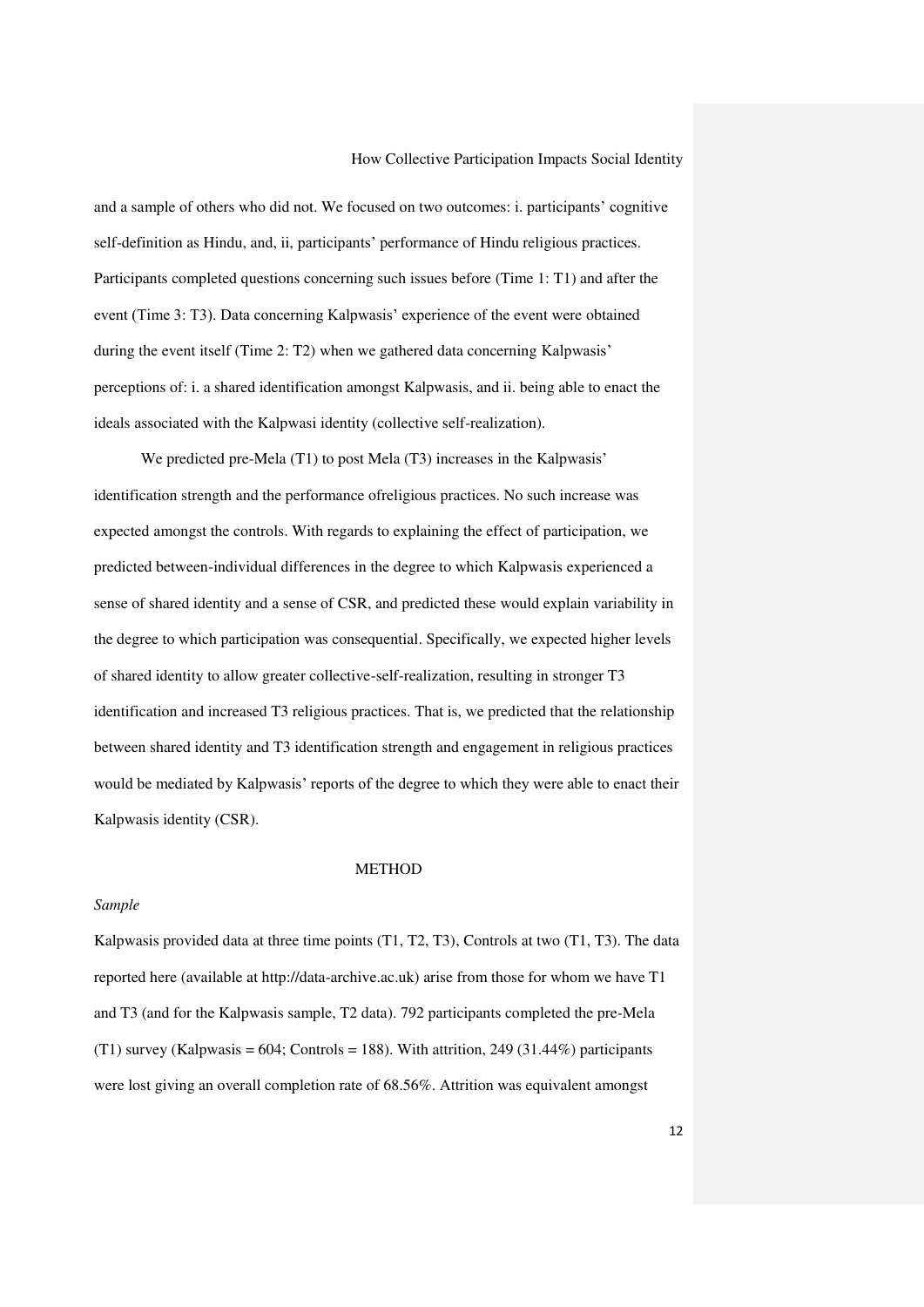Kalpwasis (188: 31.13%) and Controls (61: 32.45%). Analyses (at T1) revealed no meaningful differences between our final sample and those lost through attrition. The final sample consisted of 543 Hindus living within 100-120 Kms from Allahabad. 416 attended the Mela (Kalpwasis) and 127 comparable others did not (Controls).

Participants were recruited through local contacts in the rural areas surrounding Allahabad. Kalpwasis and Controls were recruited in the same way, from the same locations. They were selected so as to be similar and Table 1 presents information on their characteristics (the caste categories are used by the Indian Government to differentiate between those who are relatively privileged (GC) and those who are less so (OBC). Other caste categories below OBC exist but were not represented in our sample). The Kalpwasi sample tended to be somewhat older and higher caste, and although similar in terms of their Hindu social identification, the Kalpwasis performed more religious practices (the measurement of these variables is explained below).

----- Table 1 about here -----

As noted above, Kalpwasis do not simply participate in one Mela, but commit to participate in 12. Accordingly, it was inevitable that our Kalpwasis sample would have attended several previous Melas  $(M = 10)$  whereas the Controls would not. However, the critical point is that the Controls allow us to ensure any change in the Kalpwasis is not due to social/contextual factors (e.g., a political event) occurring between the pre-Mela and post-Mela measurement points. As the social significance of a Hindu identity or the experience of the Mela itself may be affected by one's gender, age, caste, marital status and education (and we have small Kalpwasi-Control differences on some of these dimensions) our key analyses controlled for these socio-demographic characteristics.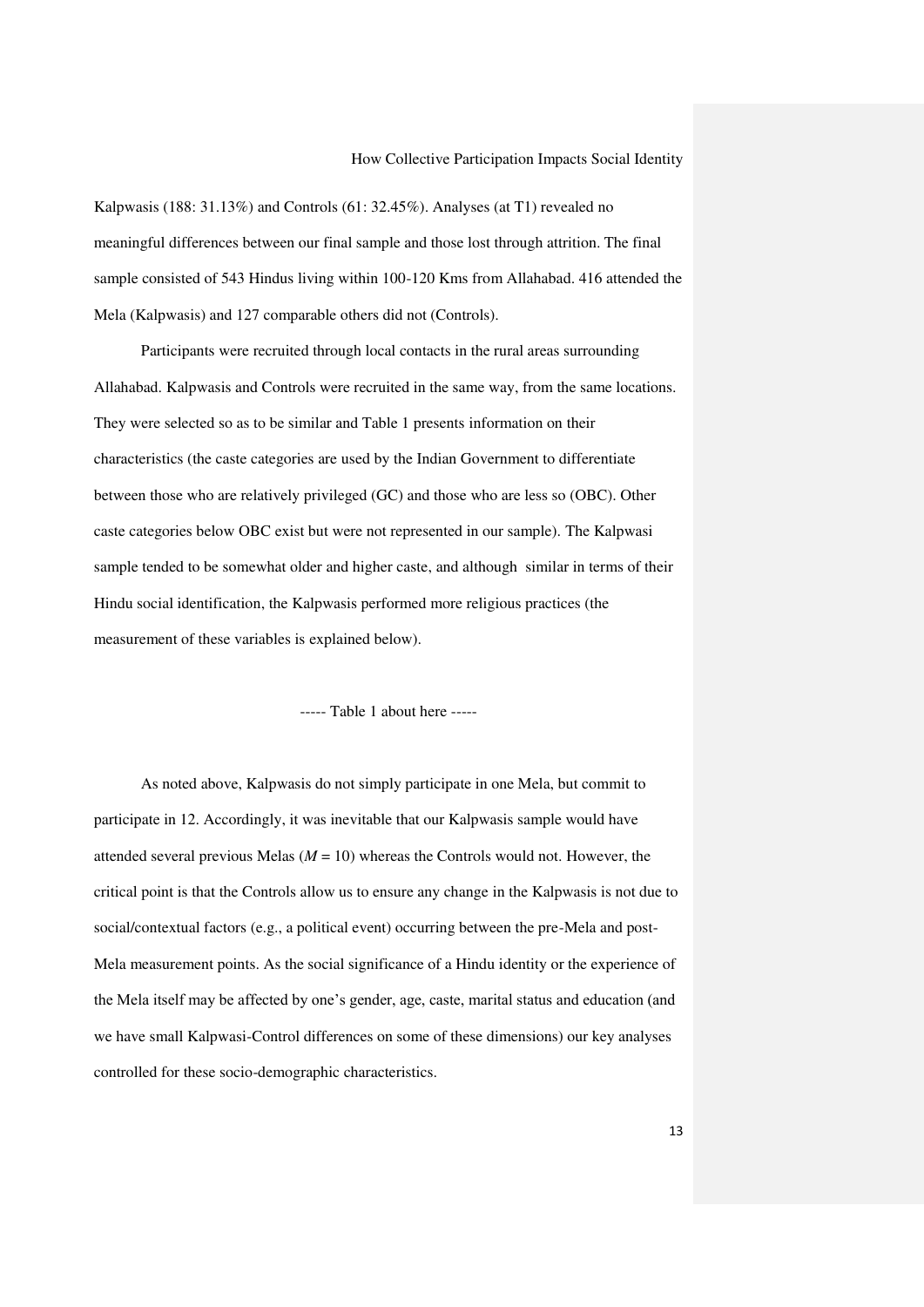#### *Measures*

Questionnaire items were developed through piloting in the previous year's Magh Mela. To ensure precision, items were translated and back-translated (English-Hindi-English) by two independent groups of translators. Differences between the translations were resolved through improving the terminology. Before the survey was administered, the scales were piloted to ensure clarity and intelligibility to participants of varying educational backgrounds.

Except where stated otherwise, all items were answered on culturally appropriate 5 point scales illustrated with drawings of five glasses containing increasing levels of water ranging from empty to full (Tewari, Khan, Hopkins, Srinivasan & Reicher, 2012). The responses were anchored: 1 = "*Not at all*"; 5 = "*Completely* " (which translates as "*A lot*"). Items for each measure are reported below. Responses were averaged to obtain scale scores.

# *Outcome measures (T1 and T3)*

*Identification Strength.* Participants completed three items: "*To what extent does being Hindu matter to you?"; "To what extent is being Hindu a key part of your life?"; "To what extent is being a Hindu central to your sense of who you are?*" The reliability of the Identification Strength scale for each sample at each time was excellent (*Cronbach's alphas*: T1 Kalpwasis = .88; T3 Kalpwasis = .95; T1 Control = .89, T3 Control = .92). The overall means and standard deviations for this scale at T1 and T3 were: T1 *M* = 4.73, *SD* =.52; T3 *M*  $= 4.72$  *SD* = .49.

*Religious Practices.* Participants completed three items: "*In the last week, how often have you performed morning pujas* (prayers)?"; *"In the last week, how often have you performed evening pujas?"; "In the last week, how often have you read or chanted religious texts in your home*?" For each item participants reported how many days over the last week they had engaged in such a practice (with 0 indicating none and every subsequent unit representing one day per week to a maximum of 7). Responses were averaged to obtain a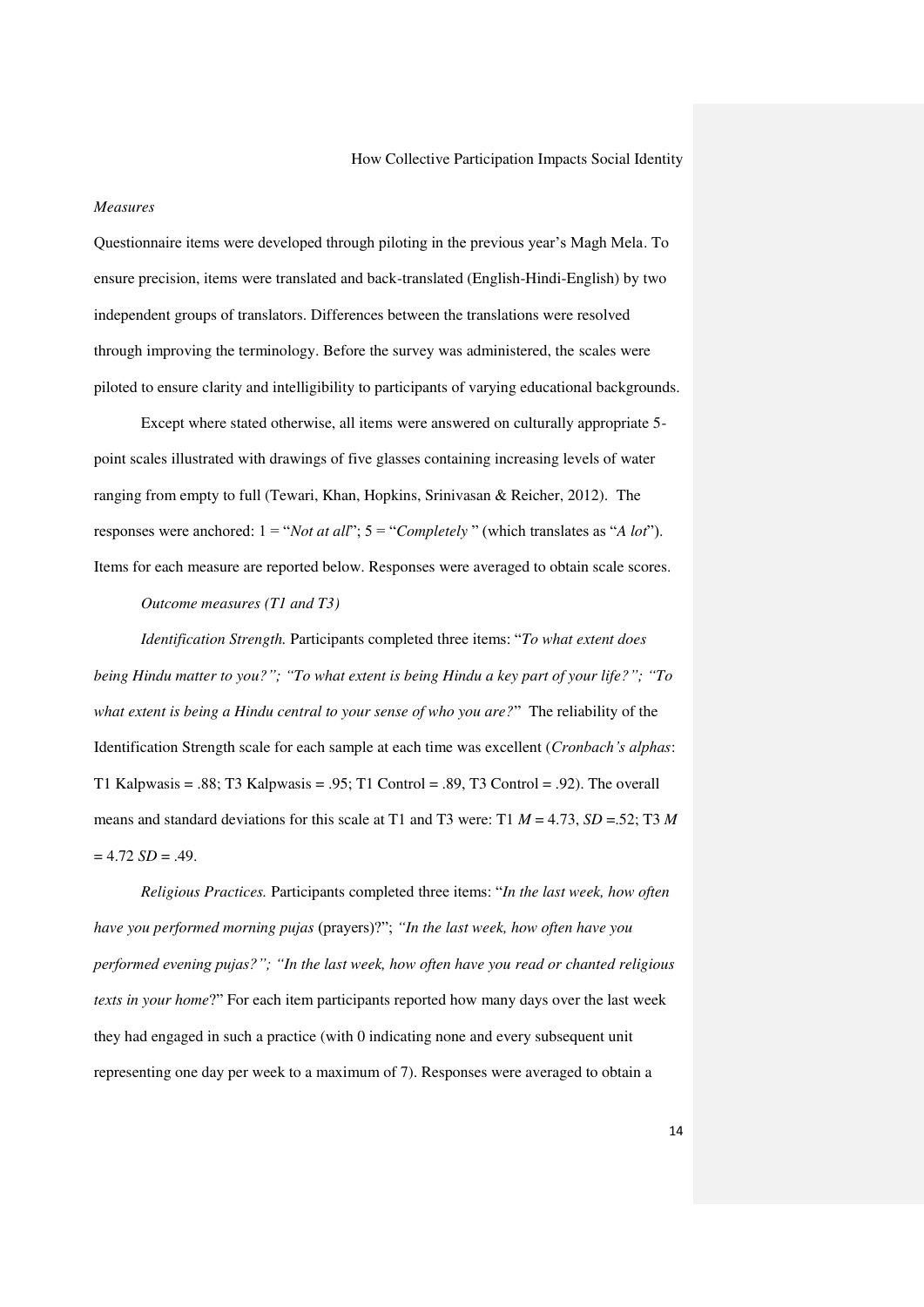scale score. Given these items refer to behaviors, the reliabilities of the scale were satisfactory (*Cronbach's alphas*: T1 Kalpwasis = .61; T3 Kalpwasis = .54; T1 Control = .61; T3 Control =.60), and, if anything, could make it more difficult to detect effects of participation. The overall means and standard deviations for this scale at T1 were  $M = 4.91$ , *SD* = 2.23; T3 *M* = 5.21, *SD* = 2.10.

#### *Process measures (Kalpwasis at T2)*

*Shared Identity.* Kalpwasi participants completed five items introduced with the stem: *"To what extent do you think that all Kalpwasis…". The items were: "…think of themselves as part of a single group?"; "…think of themselves as part of one large family?"; "…have a sense of 'we-ness' with other Kalpwasis?"; "…besides their differences, share the same identity?"; "...have a feeling of unity amongst each other?"* Responses were averaged to obtain a scale score (*Chronbach's alpha* = .88, *M* = 4.54, *SD* = .61).

*Collective-Self-Realization (CSR).* Participants completed five items introduced with the stem : "*In the period of Kalpwas, to what extent do you feel you are able to".* The items included: *"…fully overcome the restrictions of everyday life and live in accordance with your religious faith?*"; "*…fully live a simple life in accordance with religious teaching?*"; "*…completely ignore the everyday concerns of this world to concentrate on the spiritual?"*; "*…totally devote yourself to following religious scriptures?*"; "*…fully devote yourself to performing your religious rituals?*" Responses were averaged to obtain a scale score  $(Chronbach's alpha = .86, M = 4.43, SD = .59).$ 

# *Scale Properties*

We investigated the dimensionality of these four measures using Principal Axis Factoring (*Oblimin* rotation) which is particularly suitable when the measures are new. First, (using both Kalpwasis' and Controls' data together) we considered the two outcome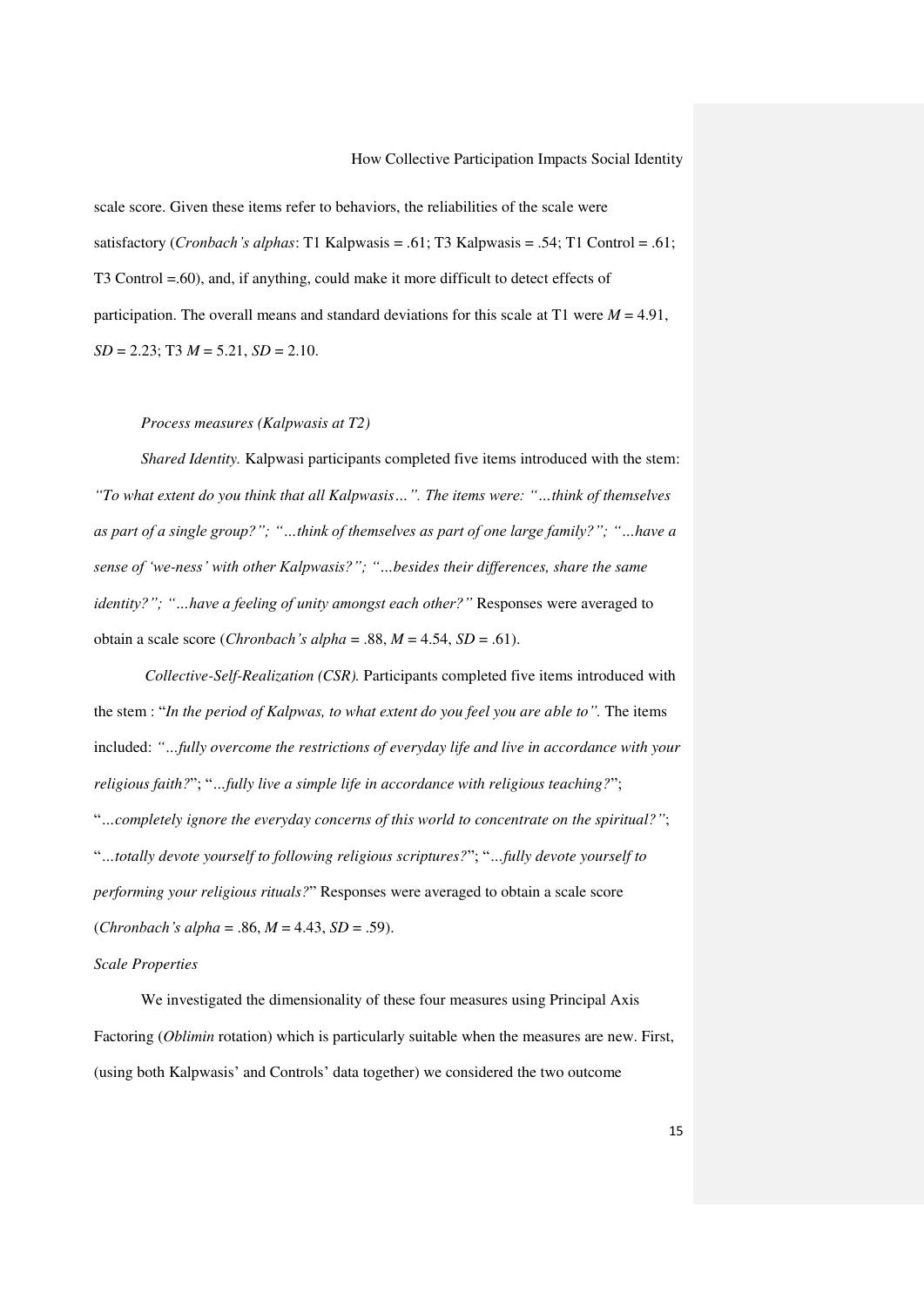variables. The same factor structure was found at T1 and at T3: the Strength of Identification items loaded on one factor (loadings .79 - .93; cross loading = .13 to .16), and the Religious Practice items on another (loadings = .55 to .69; cross-loadings = .04 to .16). Second, we considered the T2 process variables (Kalpwasis only). The Shared Identity items loaded on one factor (loadings .69 - .88; cross loading = .24 to .32) and the Collective Self-Realization items on another (loadings = .69 to .80; cross-loadings = .23 to .28).

In our third factor analysis (Kalpwasis data only) we explored whether the T2 process measures were different the T1 and T3 outcome measures. One analysis included the T1 outcome measures and the T2 process measures (see Table 2), another included the T3 outcome measures and the T2 process measures (see Table 3). The factor loading (Tables 2 and 3) confirm the dimensionality of these four measures: The process items measure different things from each other and measure different things from the outcome measures (whether at T1 or at T3). $<sup>1</sup>$ </sup>

----- Tables 2 and 3 about here -----

#### *Procedure*

l

The questionnaires were administered orally by a trained team of 10 Hindi-speaking field investigators and took approximately 30 minutes. The T1 survey was administered in participants' homes between  $1<sup>st</sup> -15<sup>th</sup>$  December, 2010 (i.e., one month before the 2011 Magh Mela). The T2 survey was administered to the Kalpwasis while camped on the Ganges's floodplain between  $26<sup>th</sup>$  of January and  $9<sup>th</sup>$  of February, 2011 (i.e., over the height of the

<sup>1</sup> This was confirmed in a Confirmatory Factor Analysis. When the two T2 process variables and the two T1 outcome measures were inspected, the four-factor model revealed a good fit  $(\chi^2 = (98) 360.31, p \le 0.001, \chi^2/df = 3.68, \text{CFI} = 0.92, \text{RMSEA} = 0.08 (90\% \text{ CI} : 0.072 - 0.089),$ SRMR = .05). Also, when the two T2 process variables and the two T3 outcome measures were inspected, the four factor model revealed a good fit ( $\chi^2$  = (98) 387.42, p < .001,  $\chi^2$ /df = 3.95, CFI = .92; RMSEA = .08 (90% CI: .076 - .093), SRMR = .05).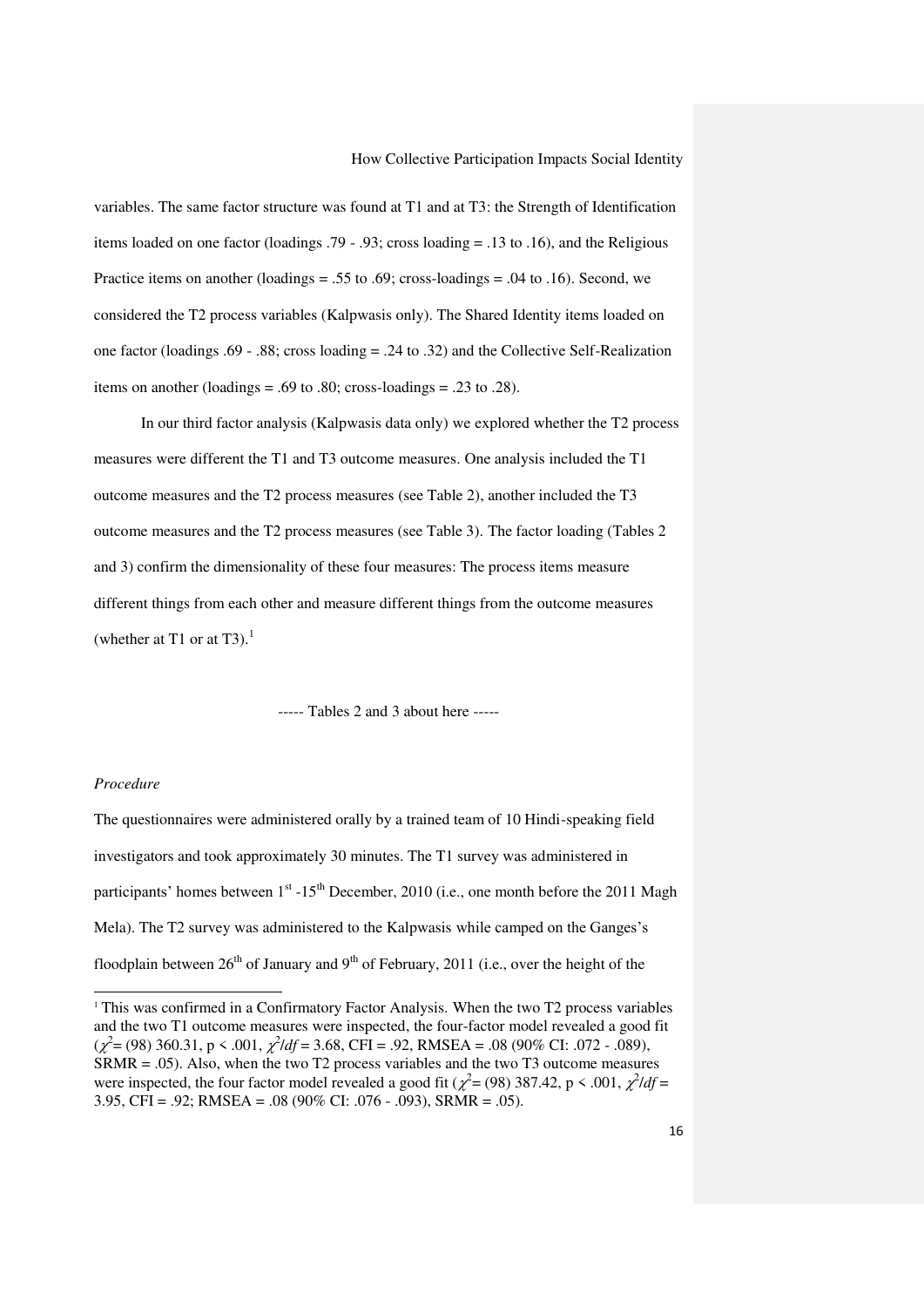Mela). The T3 survey was administered in participants' homes, between  $3<sup>rd</sup>$  -  $15<sup>th</sup>$  March, 2011 (i.e., one month after the Mela). The time difference between T1 and T2 ranged between 49-68 days (*M* = 56 days; *SD* = 4 days), between T2 and T3 it ranged 24-43 days (*M*  $=$  34 days; *SD* = 4 days), and between T1 and T3 it ranged 83-99 days ( $M = 90$  days; *SD* = 3 days). An independent samples *t*-test revealed no difference between the Kalpwasi and Control sub-samples in the number of days between T1 and T3 ( $t(541) = 1.23$ ,  $p = .20$ , *Cohen's d* = .11).

#### RESULTS

First, (employing ANOVAs) we consider the change (T1 to T3) in the Kalpwasis' Identification Strength and Religious Practices relative to that for the Controls. Second, (employing regression) we examine the Kalpwasis' data to explore how the T2 process variables (Shared Identity and CSR) predicted T3 Identification Strength and Religious Practice.

#### *Participation outcomes (ANOVAs)*

As we had different numbers of Kalpwasis and Controls we checked that the within-group covariance matrices in our ANOVAs were equal using Box's M test. All tests revealed statistics showing that the assumptions for the ANOVAS we report were met (as this test is highly sensitive the recommended criterion is  $p \le 0.001$ , and we obtained values ranging from .003 and .016).

*Identification Strength.* At T1, 387 (70.30%) responded at ceiling (i.e., 5) on all three items assessing Identification Strength. There was a trend for a larger number of the Kalpwasis sample to be at ceiling (305 out of 416, or 73.30%) compared to the Controls (82 out of 127, or 64.60%),  $\chi^2$  = 3.64, p = .056). As those at ceiling at T1 cannot possibly increase their identification on our measures, we divided our sample into those already at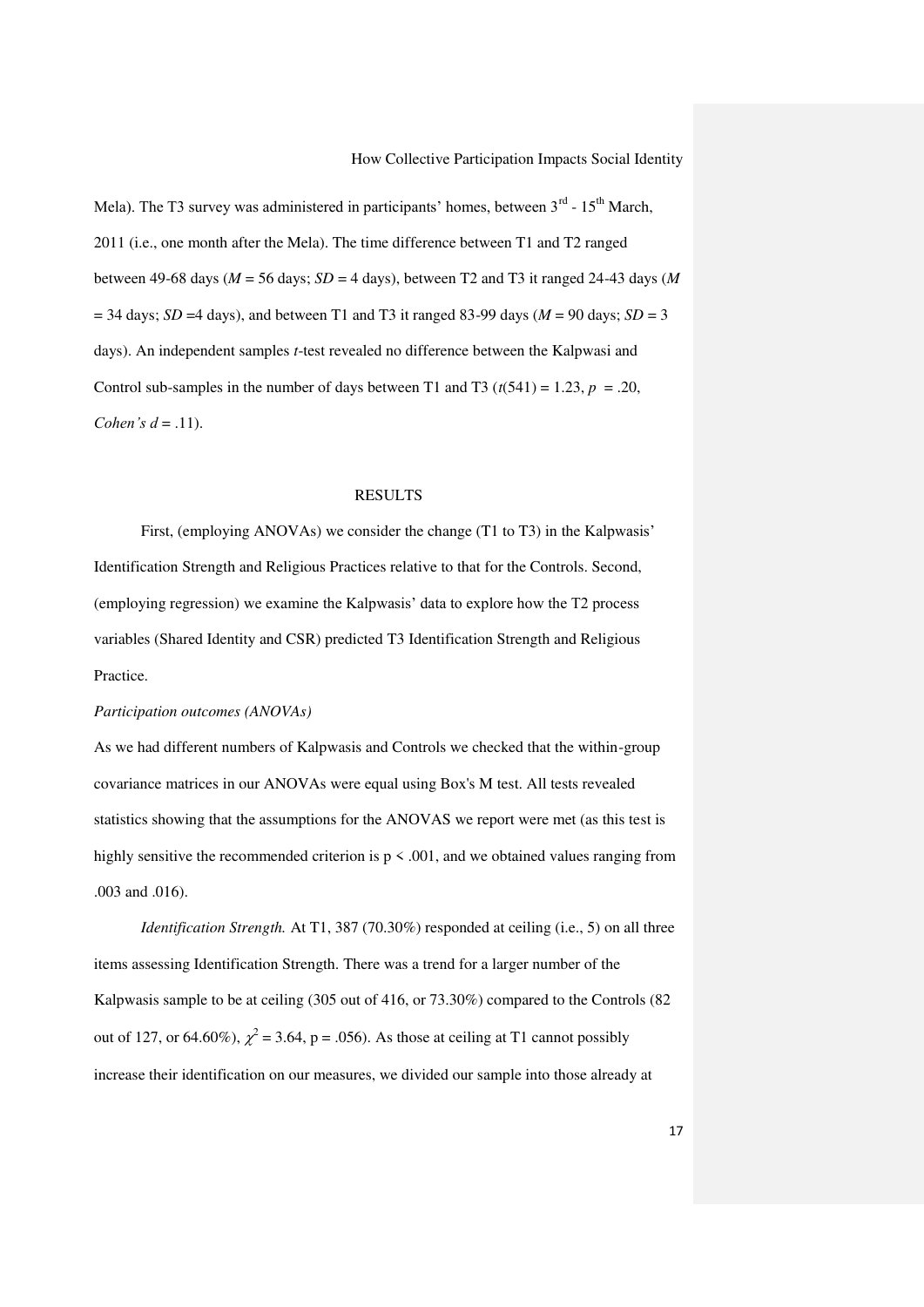ceiling and those who were not. For information, Table 4 presents data concerning the characteristics of those not at ceiling (Kalpwasis vs. Controls). This shows the Kalpwasi sample tended to contain more females and report more Religious Practices.

----- Table 4 about here -----

Identification Strength was investigated in a 2 (T1 Identification: Ceiling/Not at Ceiling) X 2 (Condition: Kalpwasis/Controls) X 2 (Time: T1/T3) Mixed Factorial ANCOVA with Time as the repeated measure (and age, gender, caste, marital- and educational-status as covariates to control for any socio-demographic differences across the samples). This revealed a three-way interaction,  $F(1, 532) = 9.73$ ,  $p = .002$ ,  $\eta_p^2 = .02$  which was decomposed through two separate 2 (Condition: Kalpwasis/Controls) X 2 (Time: T1/T3) Mixed Factorial ANCOVAs (with the same covariates). One included those responding at ceiling at T1 (*n* = 387; Kalpwasis:  $n = 305$ ; Controls:  $n = 82$ ), and the other, those who had not ( $n = 156$ ; Kalpwasis:  $n = 111$ ; Controls:  $n = 45$ ). For both we report Estimated Marginal Means (EMMs) and Standard Errors (SEs).

Amongst those at ceiling (i.e., their T1 scores were 5) both main effects and the interaction were non-significant (all effects  $p \ge 0.19$ : for information the Kalpwasis T3 *EMM* = 4.82,  $SE = .02$ , and the Controls T3 *EMM* = 4.76,  $SE = .05$ ). Amongst those *not* at ceiling, the main effect of Time was non-significant, F (1, 149) = .26,  $p = .61$ ,  $\eta_p^2 = .00$ , that of condition marginal,  $F(1, 149) = 3.77$ ,  $p = .054$ ,  $\eta_p^2 = .03$ , and the interaction was significant,  $F(1, 149)$  $= 9.33, p = .003, \eta_p^2 = .06$ . This interaction (reporting Estimated Marginal Means and Standard Errors) is plotted in Figure 1.

----- Figure 1 about here -----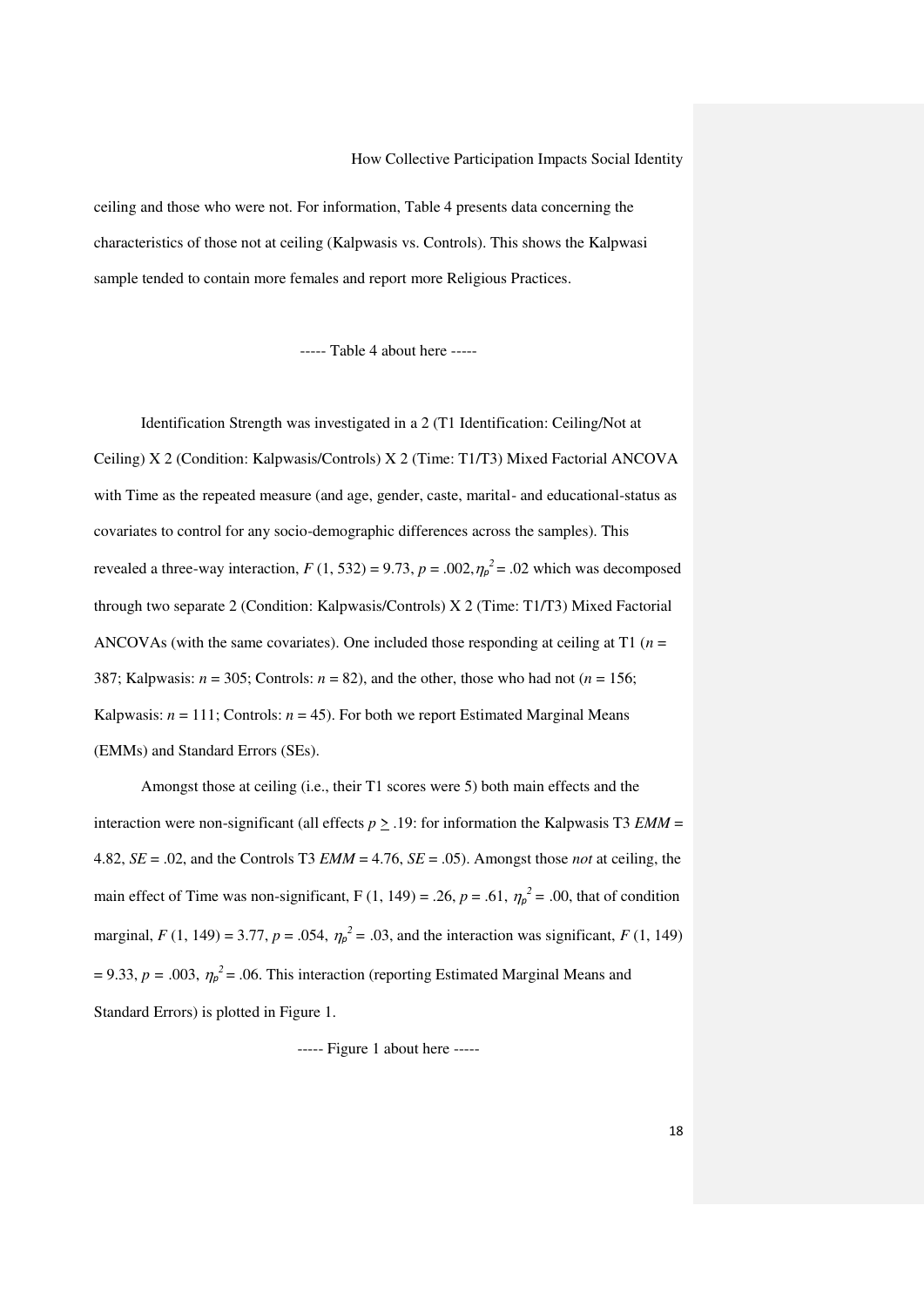Pairwise comparisons confirmed that amongst the Kalpwasis, identification increased from T1 (*EMM* = 4.10, *SE* = .05) to T3 (*EMM* = 4.61, *SE* = .06), *F* (1, 110) = 65.76, *p* < .001, $\eta_p^2$  = .37. For Controls this difference was non-significant (*EMM* = 4.10, *SE* = .08; T3: *EMM* = 4.25, *SE* = .09),  $F(1, 44) = 1.31$ ,  $p = .26$ ,  $\eta_p^2 = .03$ . Furthermore, whereas at T1 there was no Kalpwasi/Control difference, *F* (1, 149) = .89, *p* = .35, at T3 the Kalpwasis reported stronger identification than the Controls,  $F(1, 149) = 11.74$ ,  $p = .001$ ,  $\eta_p^2 = .07$ .

*Religious Practices.* A 2 (Condition: Kalpwasis/Controls) X 2 (Time: T1/T3) Mixed Factorial ANCOVA (with Time as the repeated measures factor, and the same covariates as above) showed main effects of Time  $F(1, 534) = 13.87$ ,  $p \le .001$   $\eta_p^2 = .03$  and Condition (Kalpwasis vs Control),  $F(1, 534) = 31.44$ ,  $p \le 0.001$ ,  $\eta_p^2 = 0.06$ . However, most importantly, the interaction was significant,  $F(1, 534) = 9.15$ ,  $p = .003$ ,  $\eta_p^2 = .02$  (see Figure 2).

----- Figure 2 about here -----

Pairwise comparisons confirmed that amongst Kalpwasis, Religious Practice frequency increased from T1 (*EMM* = 5.07, *SE* = .05) to T3 (*EMM* = 5.51, *SE* = .19), *F*(1,  $415$ ) = 20.13, *p* <.001,  $\eta_p^2$  = .05. Amongst Controls there was no such increase (T1: *EMM* = 4.38, *SE* = .19; T3: *EMM* = 4.19, *SE* = .18), *F* (1, 126) = .44, *p* = .51,  $\eta_p^2$  = .00. Analyses also showed Kalpwasis enacted more Religious Practices than Controls at both T1,  $F(1, 540) =$ 10.50,  $p = .001$ ,  $\eta_p^2 = .02$ , and T3,  $F(1, 540) = 43.17$ ,  $p \le .001$ ,  $\eta_p^2 = .08$ . <sup>2</sup>

l

<sup>&</sup>lt;sup>2</sup> To check if the interaction was affected by scores on the T1 Identity Strength measure we repeated this 2 (Condition: Kalpwasis/Controls) X 2 (Time: T1/T3) ANCOVA with Identity Strength as a third factor (Ceiling/Not at Ceiling). This showed no evidence of a three-way interaction (*F* (1, 532) = .01, *p* = .76,  $\eta_p^2$  = .00) which implies that whether participants were at ceiling or not on T1 Identity Strength was irrelevant for understanding the T1 to T3 increase in Religious Practices amongst the Kalpwasis and Controls.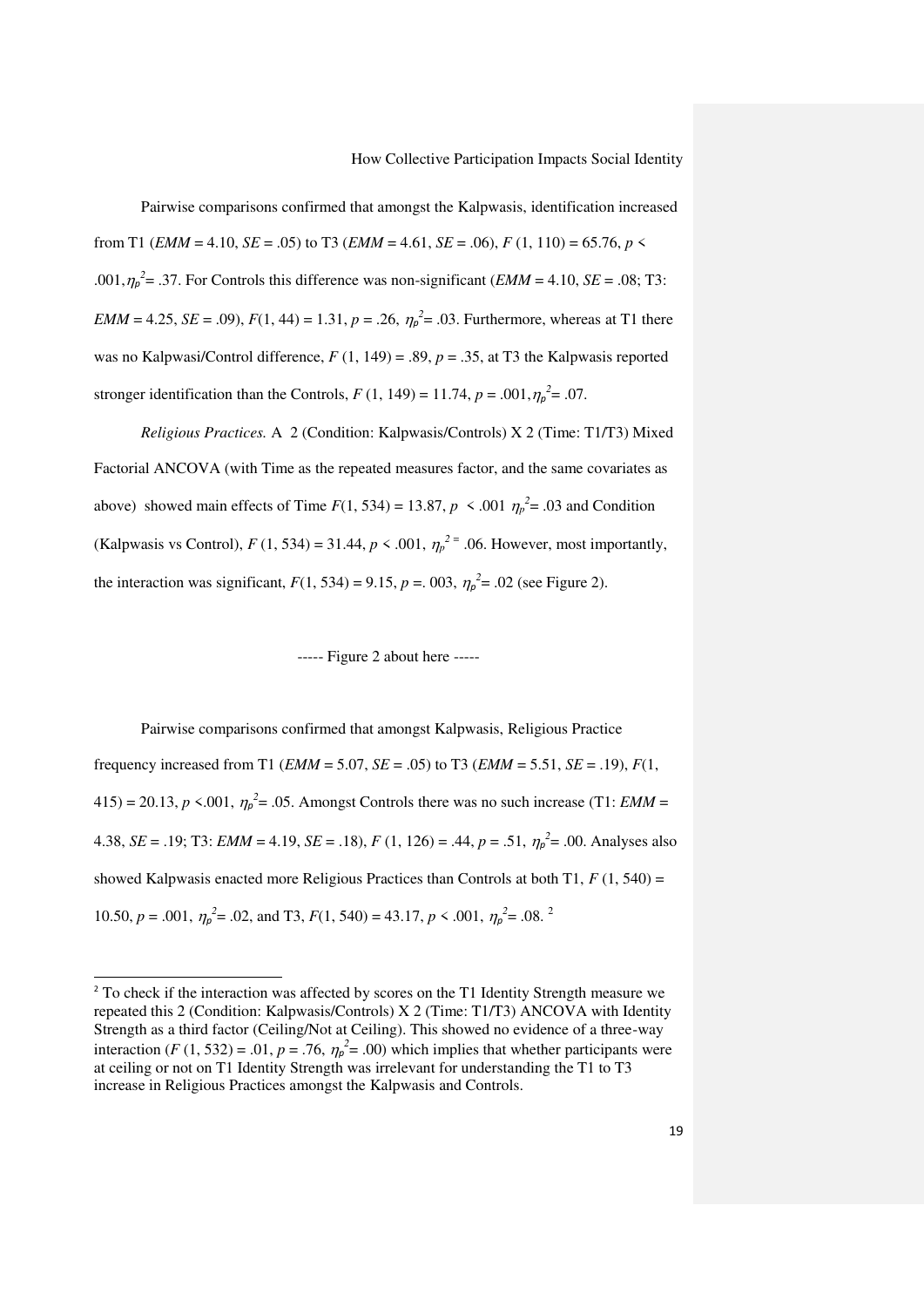Thus far, we have clear evidence that participating in this collective event was consequential for both outcome measures. Moreover, we confirmed the robustness of these effects through repeating these ANOVAs and the between-subjects analyses at T1 and T3 without the socio-demographic covariates. For both outcome measures the results were unchanged. We also confirmed that the between-subjects effects were not affected by any inequalities in variance between the Kalpwasis and Controls.

### *Participation processes (regressions)*

Next, we analyzed the mechanisms through which participation impacted upon the Kalpwasis with a hierarchical regression in which the T2 process variables (Shared Identity and Collective Self-Realization) were entered as predictors of the T3 outcome variables (i.e., Identification Strength, Religious Practices). Each analysis controlled for participants' T1 scores on the relevant outcome measure and their socio-demographic characteristics (age, gender, caste and marital- and education-status). The order of variable entry was as follows: Step 1, level on outcome measure at T1; Step 2, age, gender, caste and marital-status (being female, lower caste, and widowed were coded zero); Step 3, education-status (illiterate was coded zero); Step 4, T2 Shared Identity; and Step 5, T2 Collective Self-Realization (CSR). In conducting these analyses we attended to the potential issue of multi-collinearity amongst our measures through obtaining the *Variance Inflation Factor* (VIF) which measures how much the variance of an estimated regression coefficient is increased because of multi-collinearity (values lower than 5 are desirable: O'Brien, 2007). The VIF values (included in Tables 5 and 6) were all perfectly acceptable.

*Identification Strength.* In-keeping with our earlier analysis we focused on those Kalpwasis whose T1 Identification Strength was not at ceiling  $(n = 111)$ . Table 5 presents the results. The adjusted  $R^2$  values were non-significant at every step but the last one where the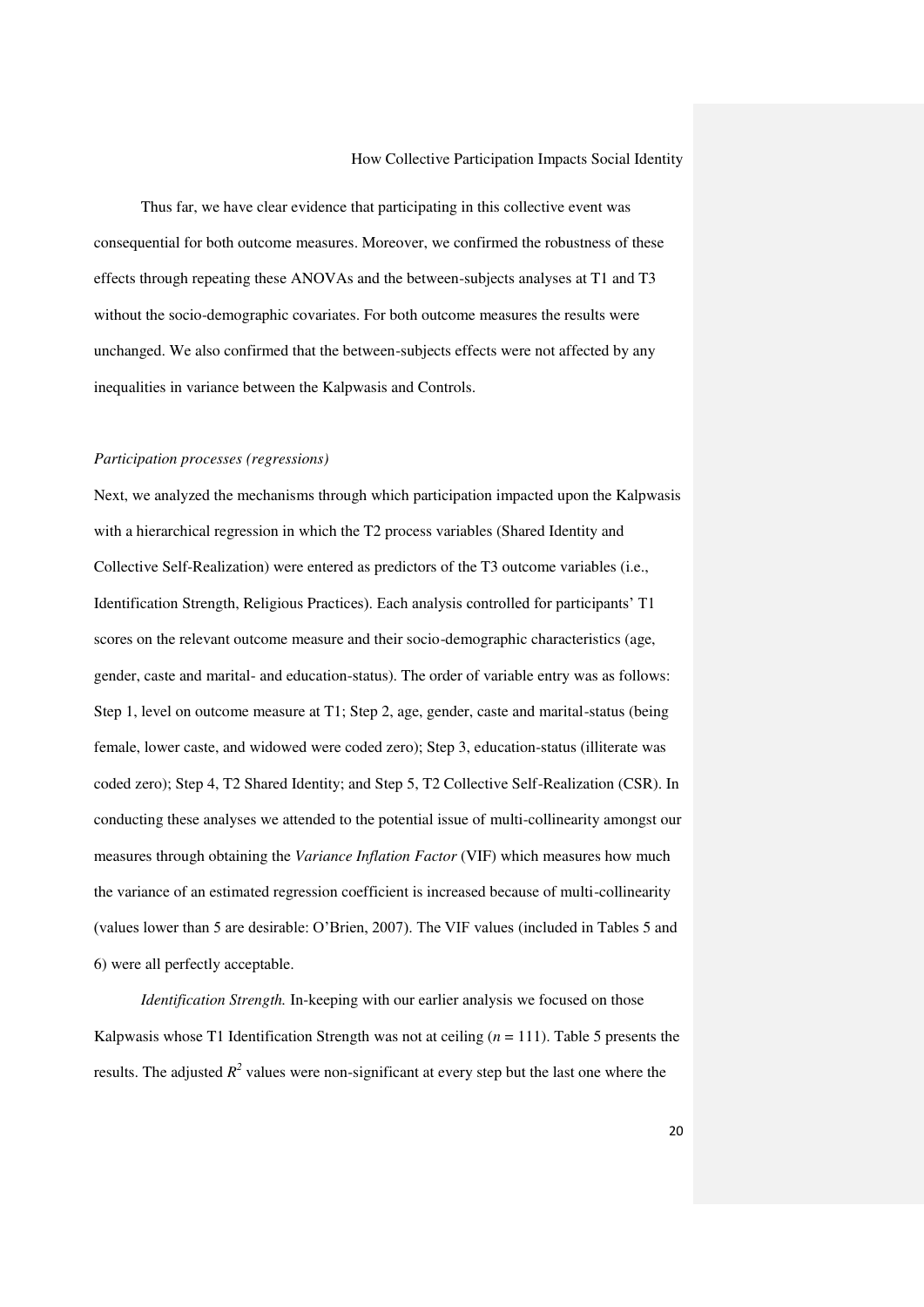model explains 8% of the variance in T3 Identification Strength. Similarly, the  $R^2$  change value was only significant in the fifth and final step of the model indicating that the effect of CSR explained a significant proportion of variance in T3 Identification Strength.

We then investigated whether Shared Identification with other Kalpwasis in the Mela had an indirect effect on T3 Identification Strength. This involved a bootstrapping procedure (Preacher & Hayes's 2008) in which Shared Identity was entered as the *IV*, T3 Identification Strength as the *DV* and CSR as the mediating variable (with T1 Identification Strength and the socio-demographic variables as covariates). The predictor variables were standardized to avoid multi-collinearity (Aiken & West, 1991). This analysis confirmed that Shared Identity predicted CSR ( $\beta$  = .33,  $p \le$  .001) and had an indirect effect  $(\beta$  = .??,  $p =$  ???) on T3 Identification Strength *via* CSR (the bias-corrected and accelerated bootstrapped 95% confidence intervals were as follows: *Lower CI* = .0066; *Upper CI* = .1000).We then repeated these analyses using non-standardised measures. The results were unchanged. Moreover, we confirmed the model through testing an alternative in which we reversed the relationship between Shared Identity and CSR in predicting T3 Identification Strength. This alternative was not supported (95% *Lower CI* = -.0503; *Upper CI* = .0266). Accordingly our data support the argument that the effect of Shared Identity on T3 Identification Strength was indirect *via* CSR.

#### ----- Insert Table 5 about here -----

These data therefore show that after taking into account T1 Identification Strength and the socio-demographic variables, the degree to which participants reported a sense of Shared Identity with others at the Mela and felt able to realize their collective identity in the Mela predicted a significant (albeit modest) proportion of Kalpwasis' T3 Identification Strength as

**Comment [NH1]:** Sammyh… Could you please provide the values for this? Cheers!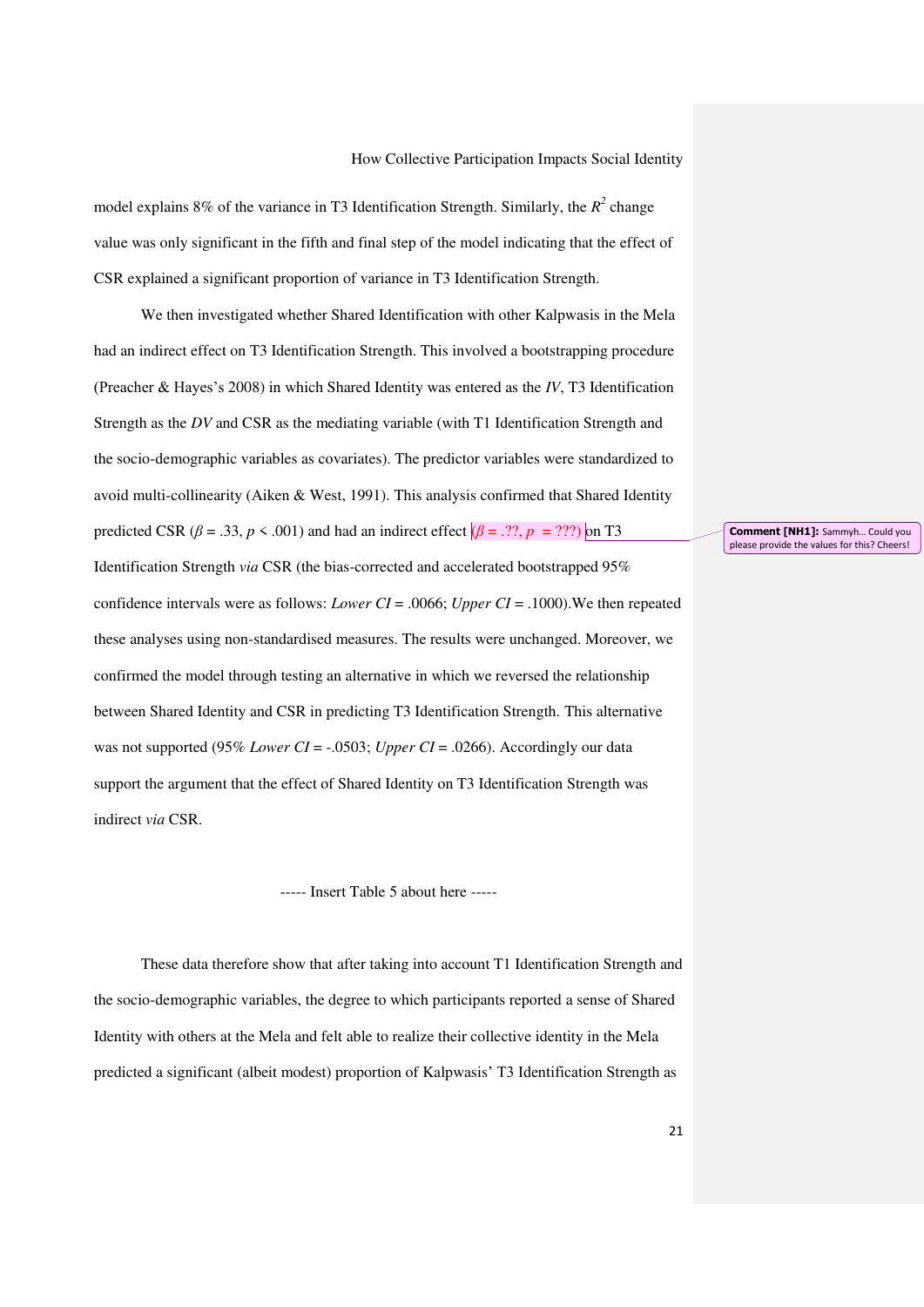a Hindu. Moreover, it is clear from the analysis of indirect effects that Shared Identity had its effect on T3 Identification Strength *via* CSR. 3

*Religious Practices.* The Kalpwasis' T3 performance of religious practices was investigated in a similar manner. Table 6 presents the results of the hierarchical regression analysis (the order of variable entry was as above). The adjusted  $R^2$  values were significant at each step, with the model as a whole explaining 33% of the variance in T3 Religious Practices. The  $R^2$  change values were significant at all steps except the third and fourth which indicates that education and Shared Identity do not explain a significant proportion of variance in the model. T1 Religious Practices predicted T3 Religious Practices. Likewise age, gender and marital-status were significant at every step, with younger, male and widowed participants engaging in more T3 Religious Practices than older, female and married participants.

 The fifth and final step in which CSR was introduced shows this process variable explained a significant proportion of variance in T3 Religious Practices, over and above the effect of T1 Religious Practices and the effects of the socio-demographic variables.

--- Insert Table 6 about here ---

Again we investigated if Shared Identity had an indirect effect on T3 Religious Practices *via* CSR through a bootstrapping procedure in which the predictor variables were standardized with the level of T1 Religious Practices (and the socio-demographic variables)

l

**Comment [NH2]:** Sammyh could you please provide the data for footnote 3?

(*β* = .??, *p* = ????)

Thanks……….

<sup>&</sup>lt;sup>3</sup> We repeated this analysis for the full Kalpwasi sample ( $n = 416$ ). The results were replicated: Bootstrapping confirmed an indirect effect of Shared Identity ( $\beta = .?$ ?,  $p = ??$ ??) on T3 Identification Strength *via* CSR (bias-corrected and accelerated bootstrapped 95% confidence intervals: *Lower CI* = .0117; *Upper CI* = .0440). Again, a model reversing the relationship between Shared Identity and CSR in predicting T3 Identification Strength received no support (95% *Lower CI* = -.0020; *Upper CI* = .0208).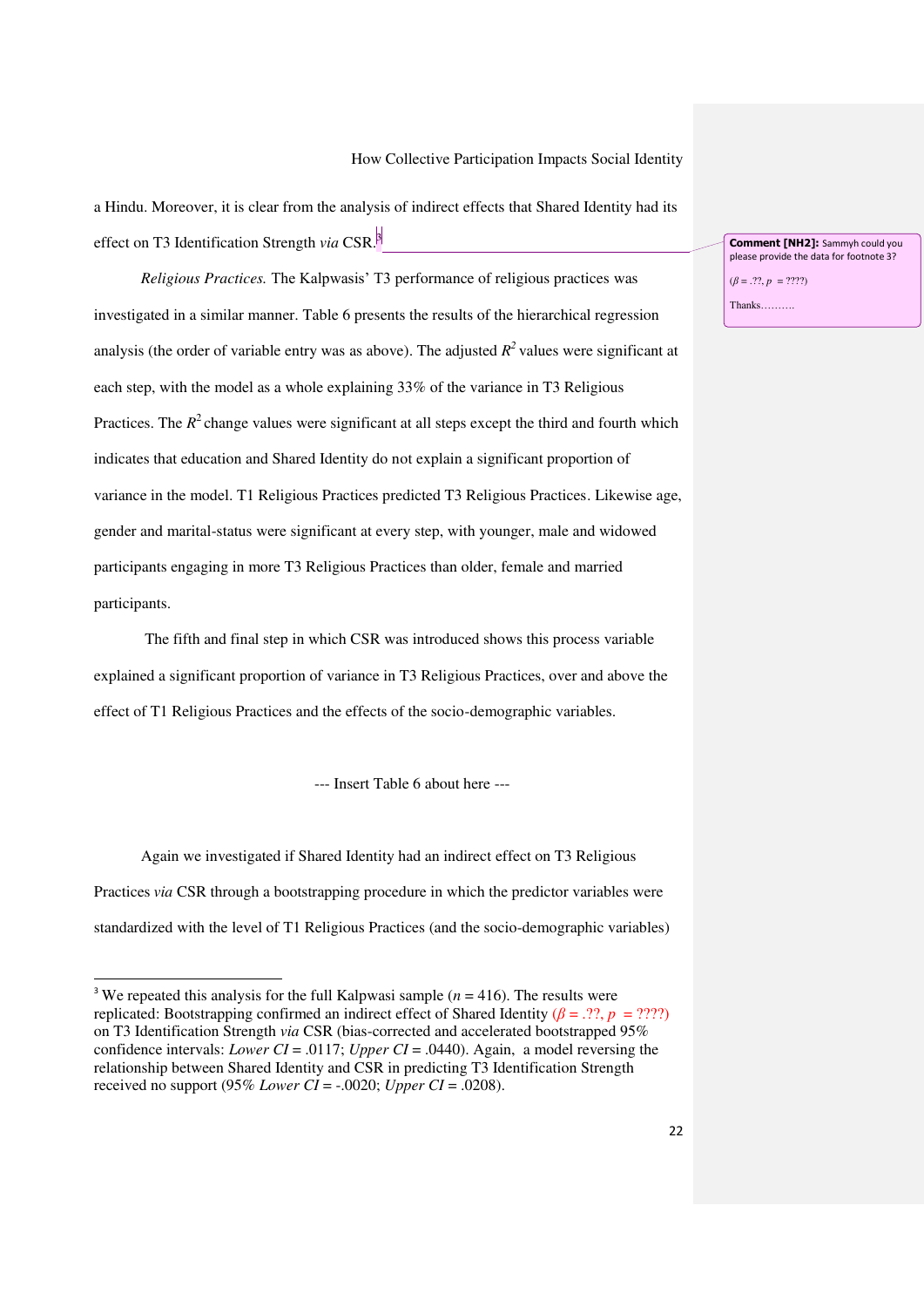entered as covariates. The results showed Shared Identity predicted CSR ( $\beta$  = .33, *p* < .001) and the bias-corrected and accelerated bootstrapped 95% confidence intervals (*Lower CI* = .0027; *Upper CI* = .1027) indicated an indirect effect  $(\beta = .??, p = ???)$  of Shared Identity upon T3 Religious Practices *via* CSR. We also repeated these analyses using nonstandardised measures. Again, the results were unchanged. As before, we tested an alternative model in which CSR had an indirect effect on T3 Religious Practices through Shared Identity. Again, the results confirmed this was not so (95% *Lower CI* = -.0473; *Upper CI* = .0515).

#### DISCUSSION

Our data provide longitudinal evidence that participation in a collective event impacted upon participants' social identification and behavior. Amongst those whose pre-Mela level of identification as a Hindu was not at ceiling, we found a pre- to post-event increase in Identification Strength amongst the Kalpwasis that was absent amongst the Controls. Kalpwasis (but not Controls) also reported performing more Religious Practices after the Mela than before.

 In evaluating these findings it is important to acknowledge that field research brings its own problems. Obviously, random allocation to condition is impossible. Thus, while the two samples were similar in their demographic characteristics, there were some differences between them. Unsurprisingly, the Kalpwasis reported a higher level of religious practices than controls at T1, probably reflecting the fact that they had participated in more Melas. Nonetheless, the key point is that participation in the Mela still resulted in increased performance of such practices as well as increased levels of Hindu identification. So, while we do not pretend to have a perfect match between Kalpwasis and Controls, it is hard to dismiss our findings as a consequence of any differences between them. Indeed, one could

**Comment [NH3]:** Sammyh… Could you please provide the values for this? Cheers!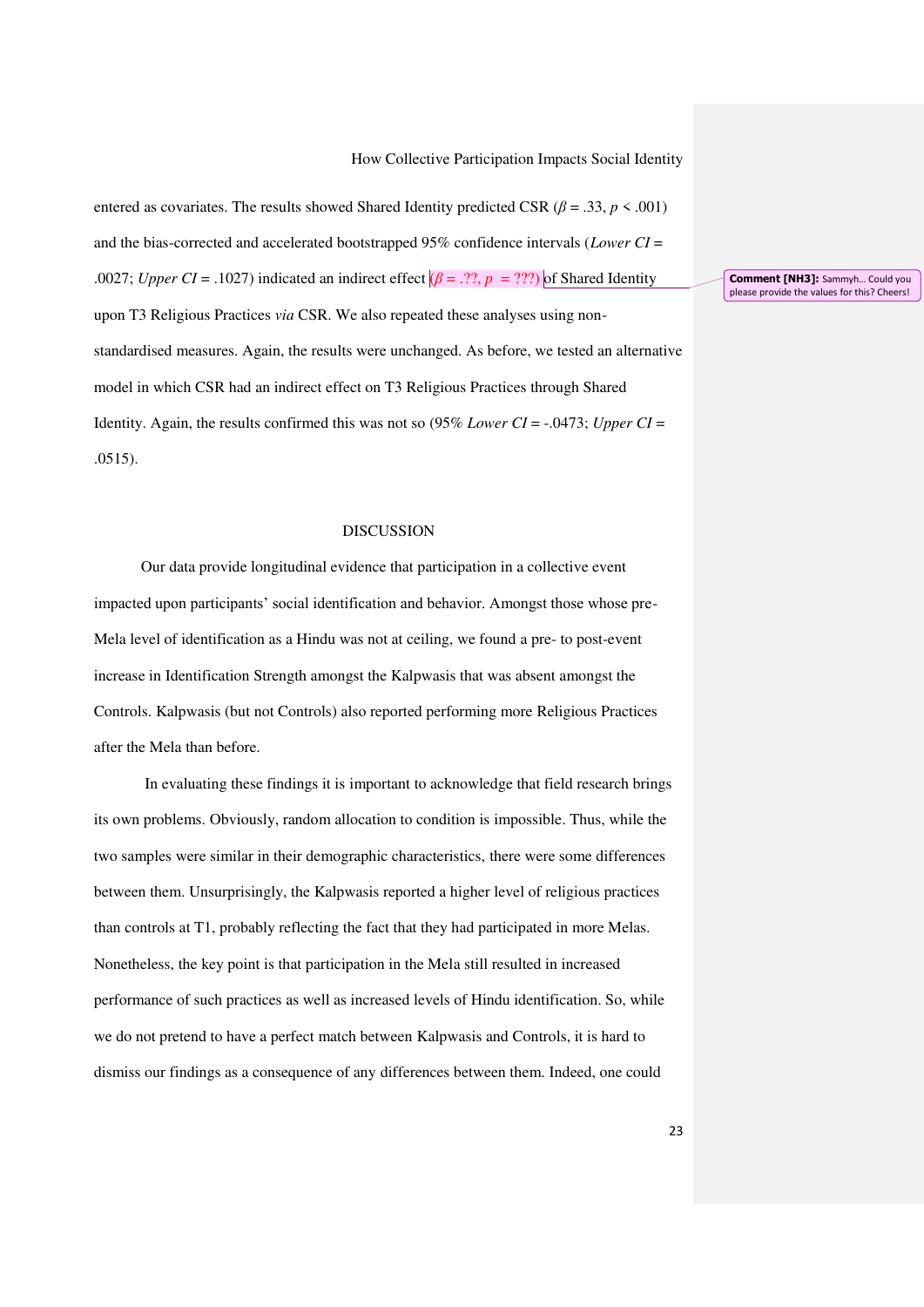add that if anything the Kalpwasis' prior experience of the Mela should dilute any effect of participating in the Mela we study because such prior participation could be expected to decrease the effects of any further participation. This makes any effect less likely and the fact we still obtain significant effects of participation is noteworthy. What is more, any issues raised by non-random allocation to condition are offset by the ecological validity of our data, gathered before during and after an event of considerable importance in people's lives.

We would also stress that the inclusion of a control group enriches our design and allows us to rule out alternative accounts of our effect (e.g. political events, effects of seasonal variation, etc.). Moreover, the fact our T2 process variables help explain the effects obtained amongst the Kalpwasis adds weight to the argument that the effects are indeed related to their experience of participation. We show that the more participants experienced a shared identity amongst Kalpwasis, the more they believed they were able to realize the injunctions associated with their Kalpwasi identity (CSR), and the greater the effect of participation. Moreover, the directionality of the process by which these changes arise is clear. Shared identity had an indirect effect on the outcomes *via* its impact on CSR. Such findings confirm our predictions about both the outcomes of collective participation and about the processes whereby they come about.

However, it is important to clarify and qualify our claims. First, it should be made clear that any generalization made from this study must be at the level of process rather than outcomes. We believe there are underlying processes common to collective participation in general and that the degree to which these obtain in any event is an empirical question. Certainly, we do not propose that every participant in every collective event will be affected. Much will depend on participants' initial level of identification and if participants are at ceiling (as some were here) the effects of participation may be limited. However, even for those who were not at ceiling participation may not be consequential. As our analyses show,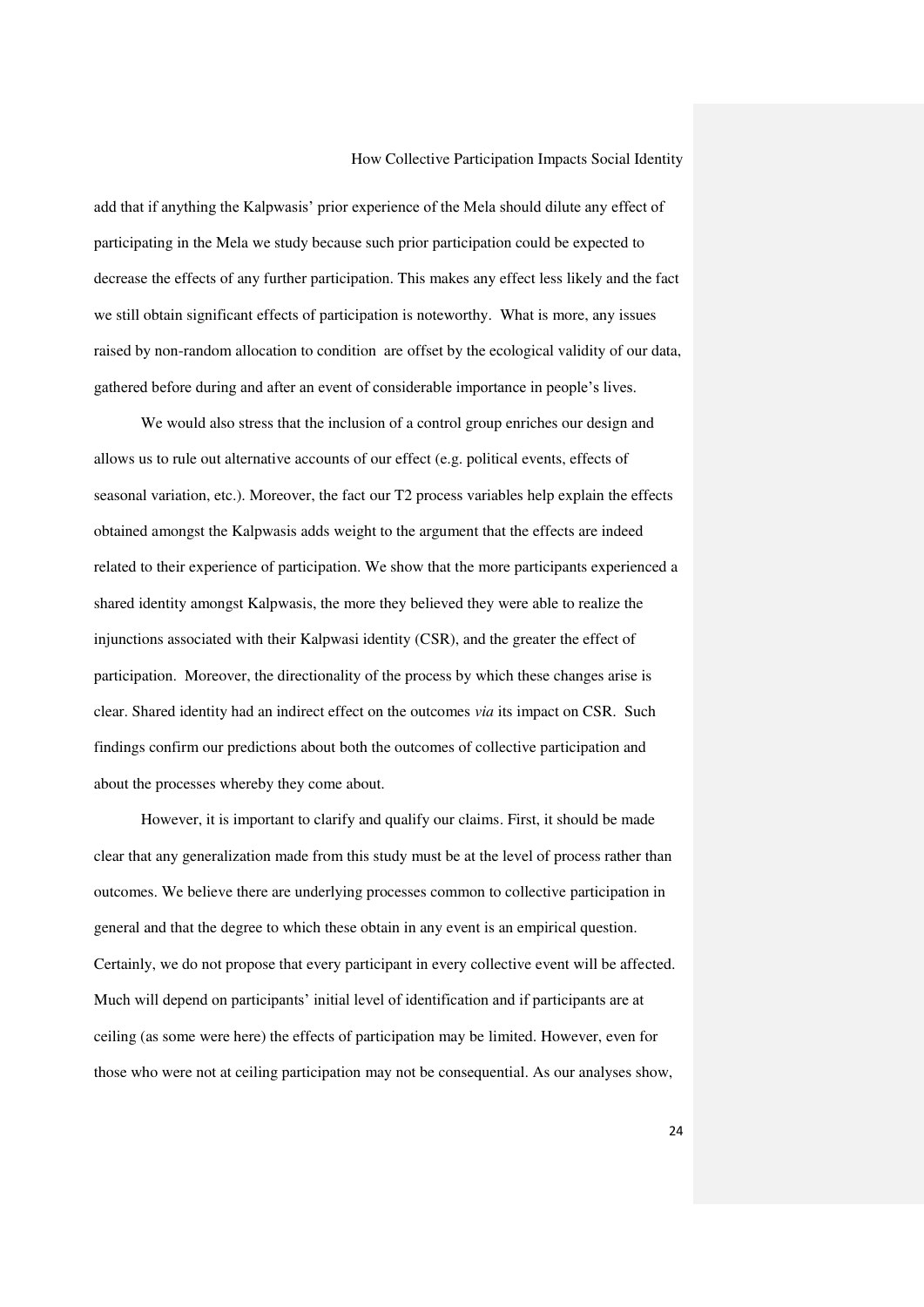a key factor is the degree to which those co-present at the event conceived of themselves as sharing a social identity and feel able to realize their collective identity. This may be more easily achieved in some events than others. For example, there may be rituals (sometimes extreme: Xygalatas et al., 2013) that involve people acting in synchrony with others (e.g., chanting, clapping etc.) which may strengthen the bonds between participants (Reddish, Fischer, & Bulbulia, 2013). Also, some events may be more contested than others (giving rise to conflict and factionalism). Moreover, some participants may find their presence questioned such that although they identify with others they may feel marginalised and unable to enact their identification (Pehrson, Stevenson, Muldoon, & Reicher, 2013), and such experiences may reduce participants' identification strength (indeed, when interpreting our own data it is appropriate to note that we cannot assume that an overall increase in the Kalpwasis' identification strength meant that everyone increased their identification).

Also, although the processes involved in different events may be similar, the actual behaviors involved will differ from group to group as a function of the content of identity. Thus, CSR (which relates to the norms and values of the group) will take different forms in different collectivities. In demonstrations, CSR may involve behavior that imposes the crowd's will on an antagonistic outgroup (e.g., the police). Typically, this involves obstruction and sometimes, violence (Drury & Reicher, 2005). In the Mela, the identity and hence the behaviors relevant to CSR are different (involving a focus on spirituality).

Second, shared identity and CSR are unlikely to be the only factors involved. The effects attributable to our process variables are modest, but as the process data were obtained during the event itself, and the outcomes were obtained approximately one month later (and in a very different context – back in their home), this is understandable. Yet, it is also clear that future studies should investigate other candidate processes. For instance, attending a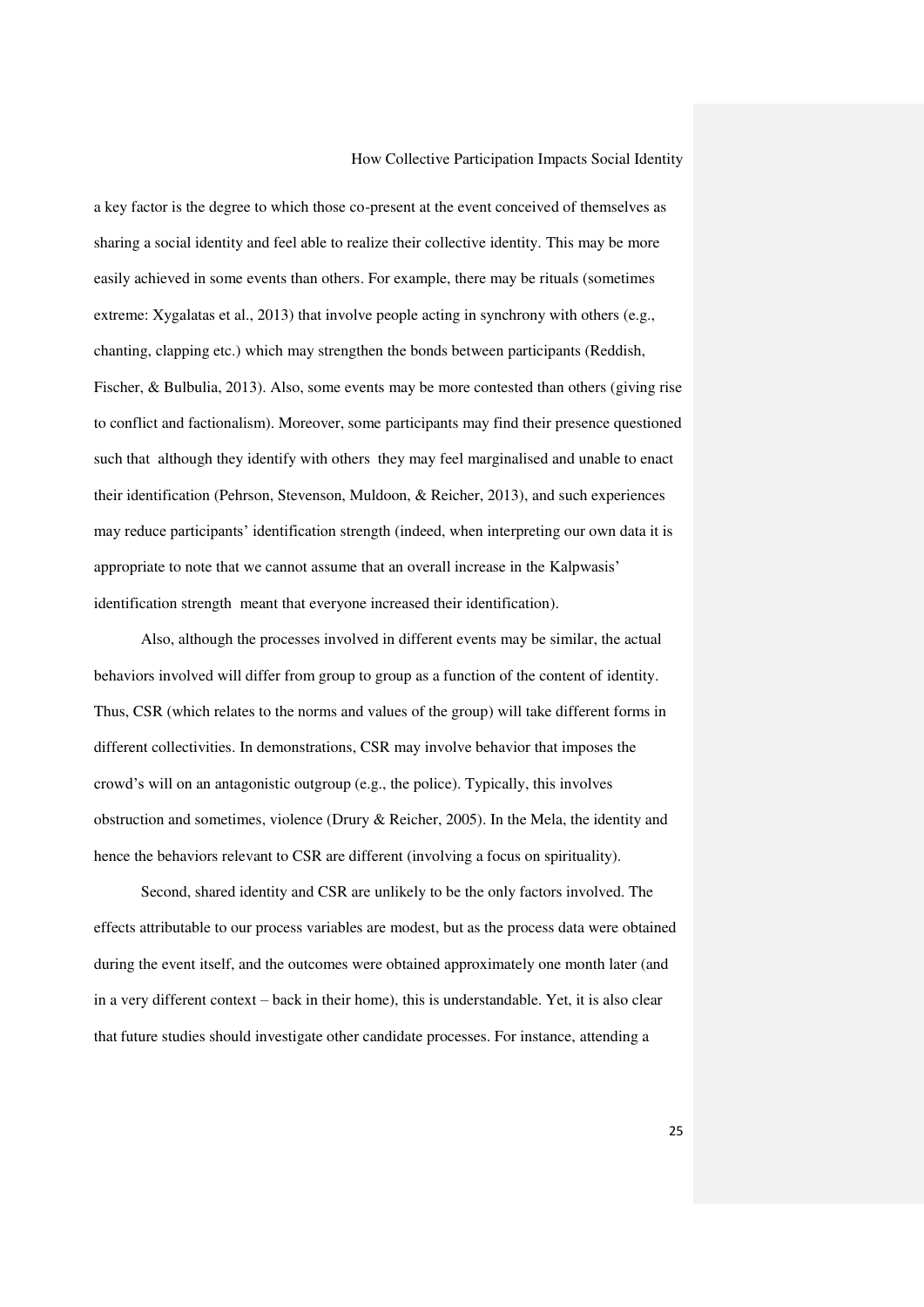pilgrimage may result in an increase in one's status in one's home village which itself has consequences for one's self-definition.

Third, we need to consider the extent to which a study of religious participation in rural north India can be used to make general claims about collective participation. As concerns the religious dimension, we should remember that, while religious identity may be comparatively understudied in political psychology (certainly compared to ethnic and national identities) it is of enormous social and political significance in everyday life not only in India (Khan & Sen, 2009; Puniyani, 2003) but also in the west (Graham & Haidt, 2010; Ysseldyk, Matheson & Anisman, 2010). Furthermore, it is important to remember the long tradition (dating back to Durkheim, 1912/1995) of studying religious masses as a means of addressing intense phenomena that are fundamental to all collective life (Olaveson, 2001).

This returns us to the point that any generalization must be at the level of process rather than behavioral outcome. The incidence of shared identity and CSR and also the meaning of CSR will take unique forms in religious gatherings. But there is little reason to think that a religious gathering is poorly suited as a site in which to investigate the argument that identification increases as a function of shared identity and CSR in collective gatherings. The same can be said concerning the Indian dimension of our work. This is a different demographic to that normally studied and the meanings associated with Hindu identity differ from those associated with, say, Christian identity. However, it is a strength of our research that we address the value of a body of theory (the social identity approach) developed and tested primarily in urbanized Western settings amongst a rural Indian population - as long, that is, that we take into account the local cultural forms taken by psychological processes when drawing any lessons from the research (Hopkins & Reicher, 2011).

Here, there are three such lessons. First, for the first time, we have, quantitative data from a longitudinal study using comparable controls, that participation in collective events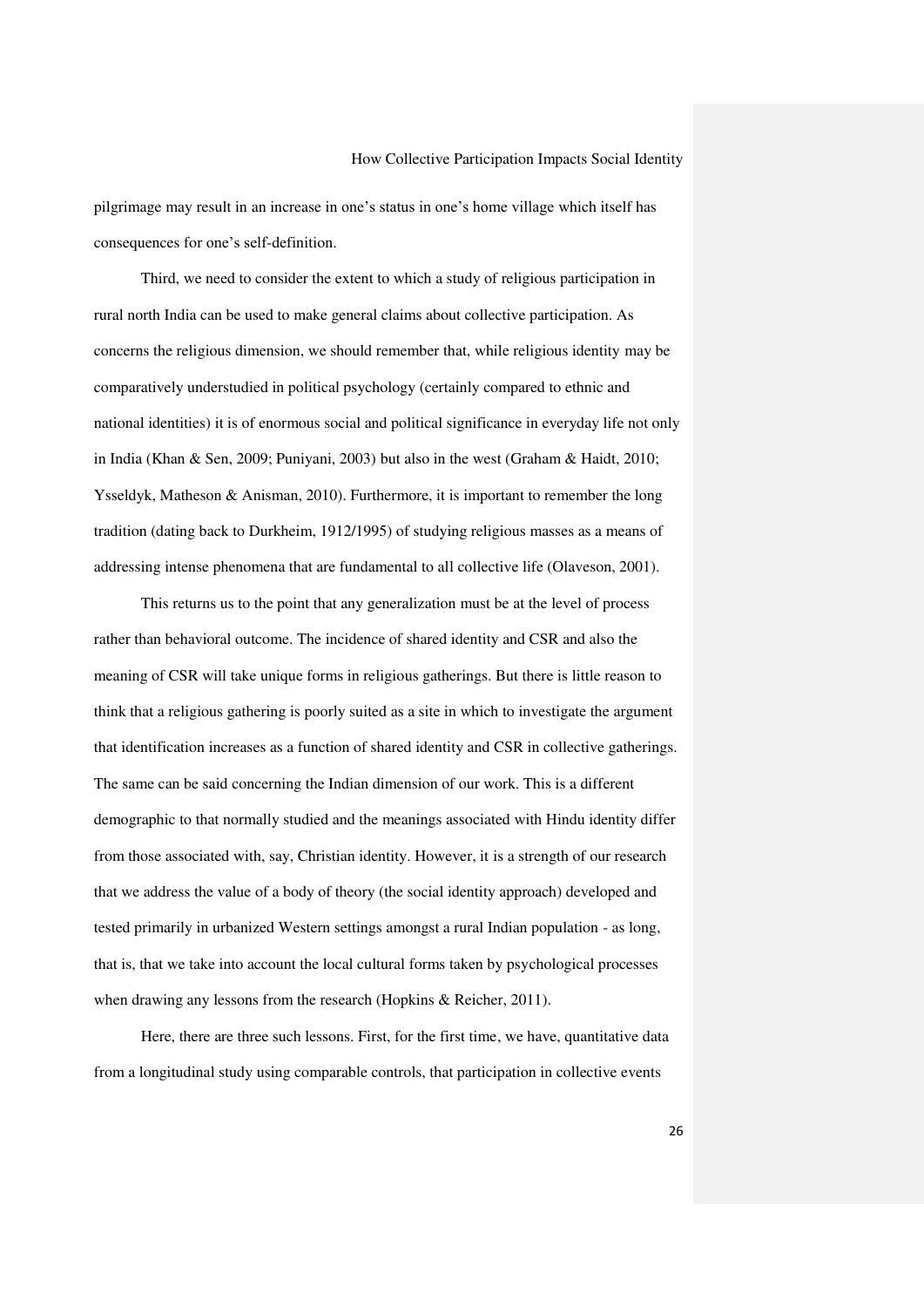can increase social identification and identity-related behavior: crowds can indeed revivify social identities. Second, we show how the sense of connection to a concrete set of co-present others (Shared Identity) impacts the sense of belonging to an abstract 'imagined community' (Identity Strength) through the ways in which one becomes able to transform identity from a set of prescriptions into real lived experiences (CSR). Third, participation in collective events can help constitute who we are as social beings. It thereby shapes the solidarities and the divisions that make up both psychological and political realities. This implies that much may be lost by regarding crowds are merely marginal and exotic phenomena that occasionally erupt into ordinary life. Conversely, much may be gained through political psychologists bringing the analysis of collective events to the center of our studies.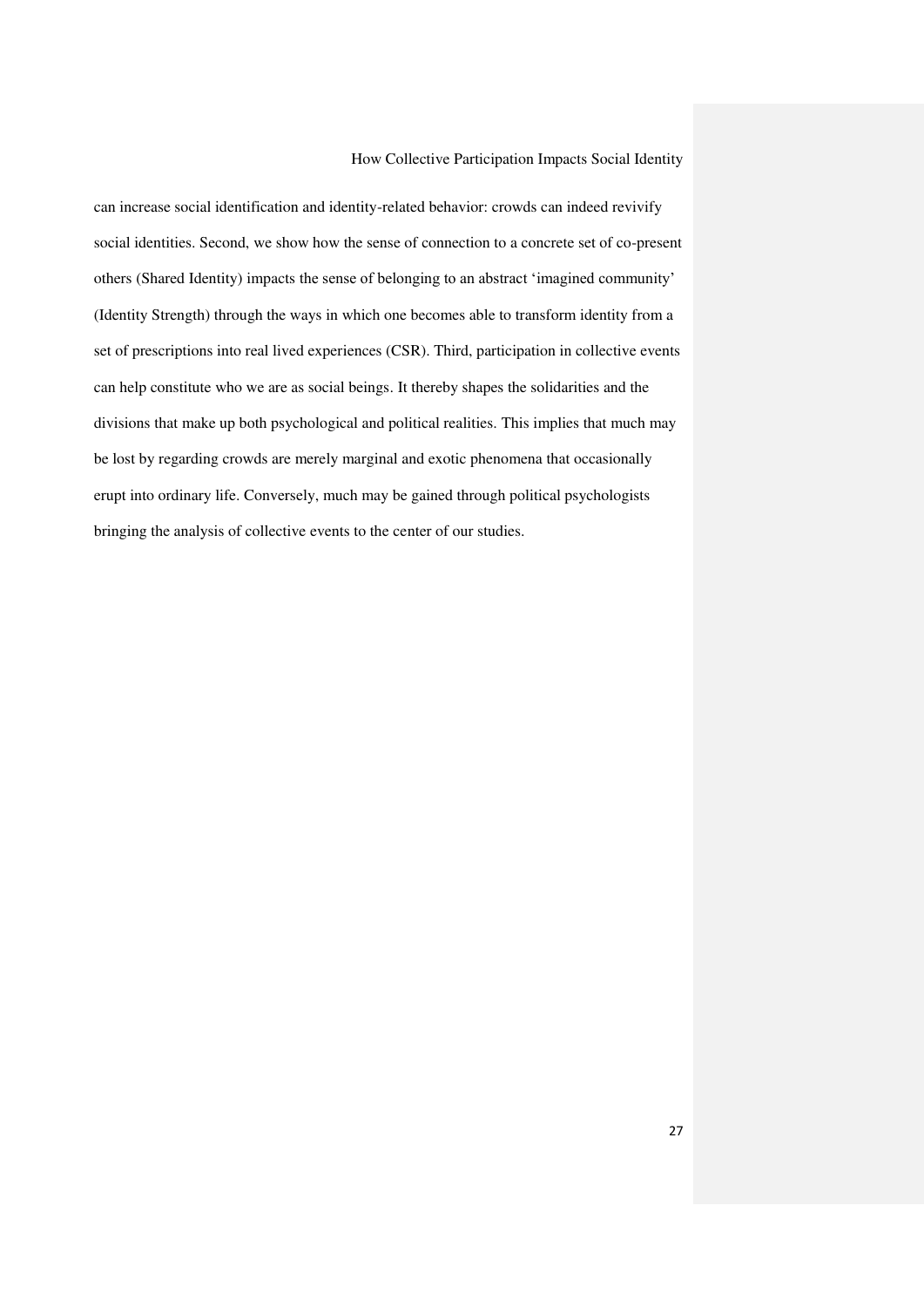## **REFERENCES**

Anderson, B. (1991). *Imagined Communities*. London: Verso.

- Bilu, Y. (1988). The inner limits of *communitas*: A covert dimension of pilgrimage experience. *Ethos, 16*, 302-325.
- Chandra, K. (2012). *Constructivist Theories of Ethnic Politics*. New York: Oxford University Press.
- Clingingsmith, D., Asim. I., & Kremer, M. (2009). "Estimating the impact of the *Hajj*: Religion and tolerance in Islam's global gathering." *Quarterly Journal of Economics, 124*, 1133-1170.
- Drury, J. & Reicher, S.D. (2000). Collective action and psychological change: The emergence of new social identities. *British Journal of Social Psychology, 39,* 579-604.
- Drury, J. & Reicher, S.D. (2005). "Explaining enduring empowerment: A comparative study of collective action and psychological outcomes." *European Journal of Social Psychology, 35*, 35–58.
- Durkheim, E. (1912, translated 1995). *The Elementary Forms of Religious Life*. Translated by K. Fields. New York: Free Press.
- Eade, J. & Sallnow, M. J. (eds.). (1991). *Contesting the Sacred: The anthropology of Christian pilgrimage.* London: Routledge.

Ehrenreich, B. (2006). *Dancing in the streets*. New York: Metropolitan.

- Gillis, J.R. (1994). *Commemorations: The Politics of National Identity*. Princeton, NJ: Princeton University Press.
- Graham, J. & Haidt, J. (2010). Beyond Beliefs: Religions Bind Individuals Into Moral Communities. *Personality and Social Psychological Review*, *14*, 140-150.

Hopkins, N. & Kahani-Hopkins, V. (2009). Reconceptualising 'extremism' and 'moderation':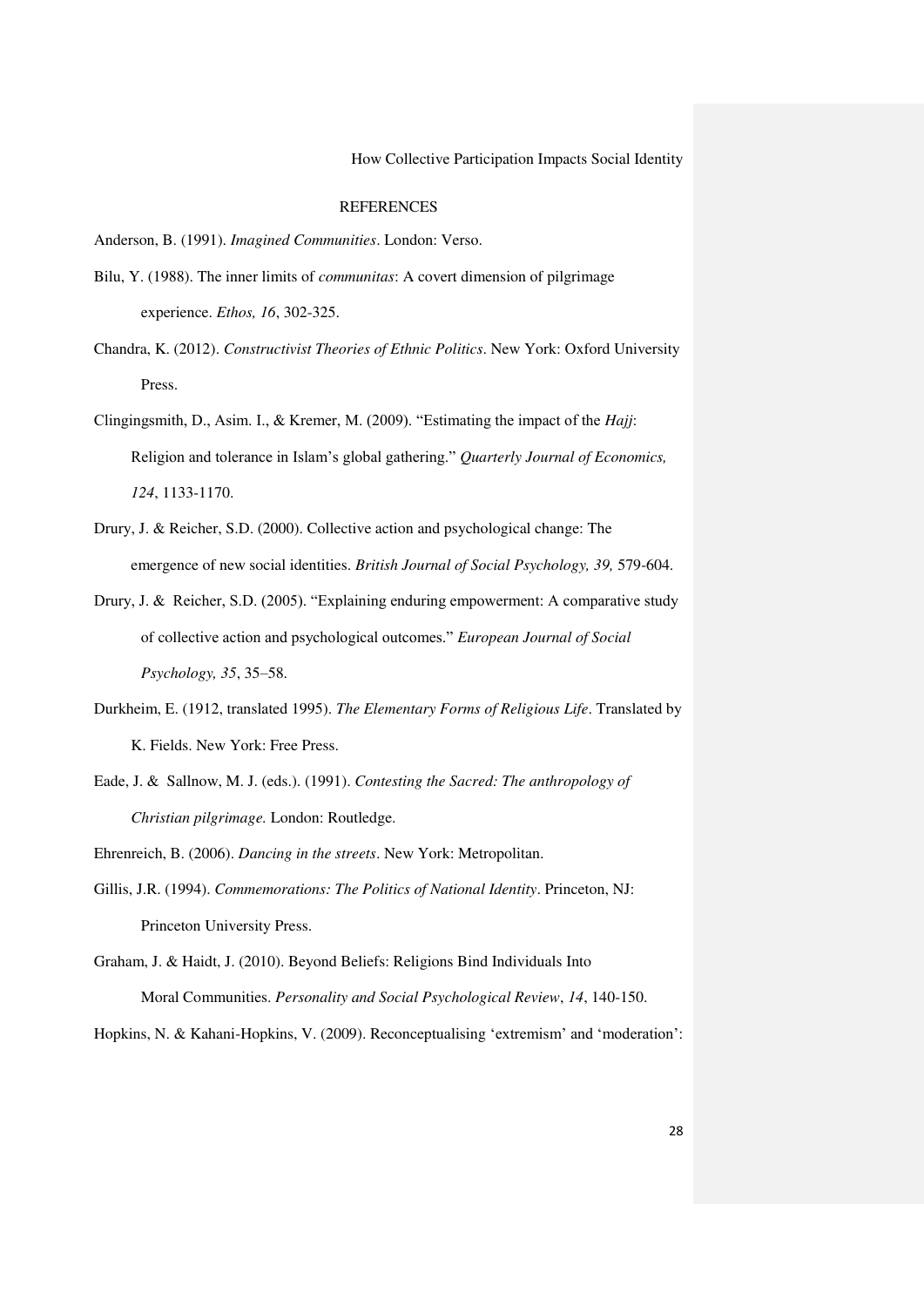From categories of analysis to categories of practice in the construction of collective identity. *British Journal of Social Psychology, 48,* 99-113.

- Hopkins, N. & Reicher, S. (2011). Identity, Culture and Contestation: Social Identity as Cross-Cultural Theory. *Psychological Studies, 56*, 36-43.
- Hopkins, N., Stevenson, C., Shankar, S., Pandey, K., Khan, S. & Tewari, S. (in press) Being together at the Magh Mela: The social psychology of crowds and collectivity. In Gale, T. Maddrell, A., & Terry, A. (eds.). *Sacred Mobilities*. Ashgate: Farnham.
- Khan, S.S. & Sen, R. (2009). Where are we going? Perspective on Hindu–Muslim relations in India (pp 43-64). In C.J. Montiel & N.M. Noor (eds) *Peace psychology in Asia*. New York: Springer
- Le Bon, G, (1895 translated 1947). *The Crowd: A Study of the Popular Mind*. London: Ernest Benn.
- McAdam, D. (1989). The biographical consequences of activism. *American Sociological Review, 54*, 744-760.
- Messerschmidt, D.A. & Sharma, J. (1981). Hindu pilgrimage in the Nepal Himalayas. *Current Anthrolpology, 22*, 571-572.
- Morinis, A. (1992). Introduction: The territory of the anthropology of pilgrimage. Pp. 1-28 in A. Morinis (Ed.) *Sacred Journeys: The anthropology of pilgrimage*. Greenwood Press, Wesport Connecticut, London
- Neville, F. & Reicher, S.D. (2011). The experience of collective participation: Shared identity, relatedness and emotionality. *Contemporary Social Science, 6*, 377-396.
- O'Brien, R. M. (2007). A caution regarding rules of thumb for Variance Inflation Factors. *Quality & Quantity,* 41, 673-690.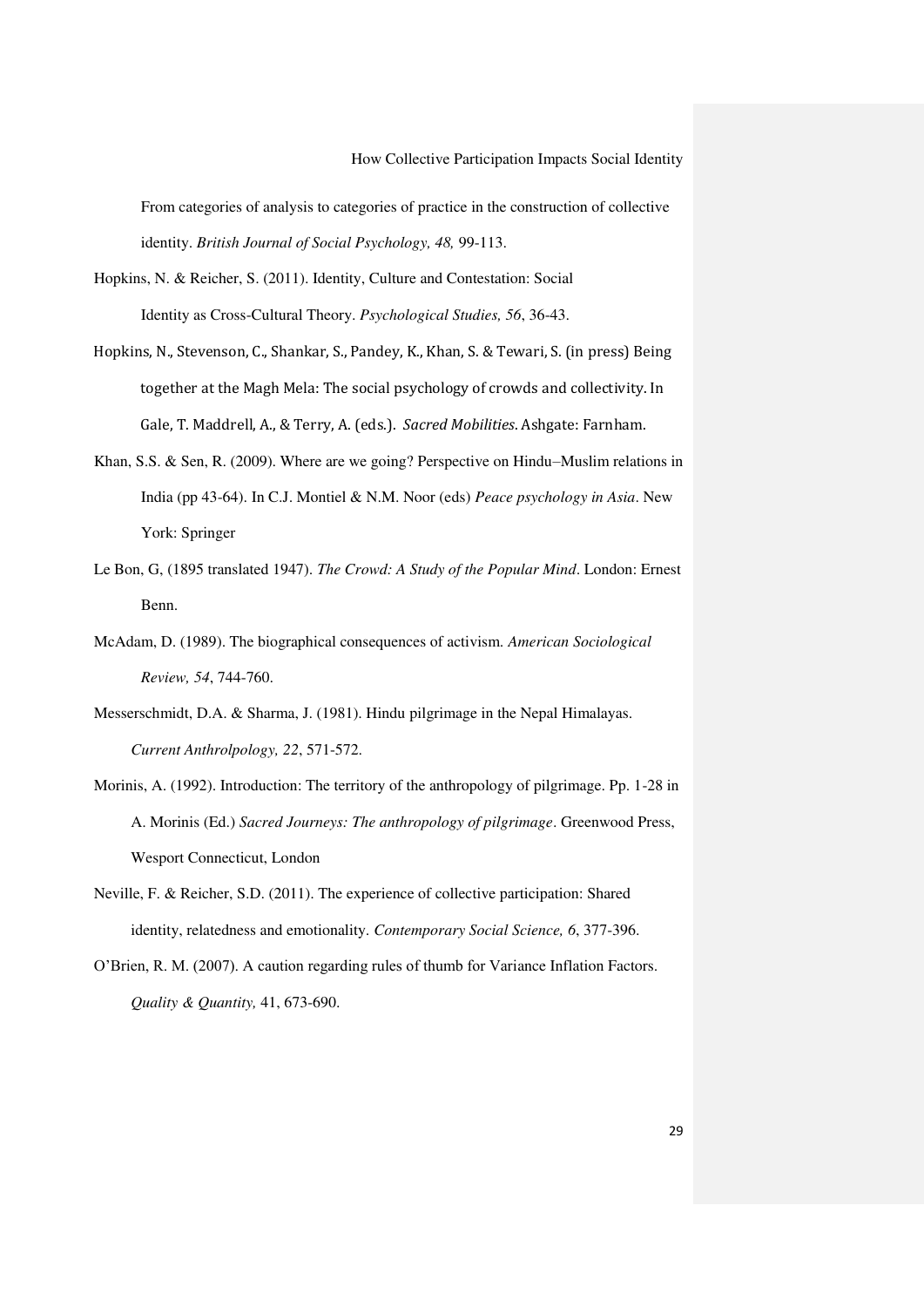- Olaveson, T. (2001). Collective effervescence and communitas: Processual models of ritual and society in Emile Durkheim and Victor Turner. *Dialectical Anthropology, 26*, 89- 124.
- Ozouf, M. (1991) *Festivals in the French Revolution*. Cambridge, MA: Harvard University Press.
- Pandey, K., Stevenson, C., Shankar, S., Hopkins, N., Reicher, S. (2014). Cold Comfort at the Magh Mela: Social identity processes and physical hardship. *British Journal of Social Psychology*, doi: 10.1111/bjso.12054
- Pehrson, S., Stevenson, C. Muldoon, O.T. & Reicher, S.D. (2014)4. Is everyone Irish on St Patrick's Day? Divergent expectations and experiences of collective self-objectification at a multicultural parade. *British Journal of Social Psychology, 53,* 249—64.
- Prayag Magh Mela Research Group (2007a). Living the Magh Mela at Prayag: Collective identity, collective experience and the impact of participation in a Mass event. *Psychological Studies, 52*, 293-301.
- Prayag Magh Mela Research Group (2007b). Experiencing the Magh Mela at Prayag: Crowds, categories and social relations. *Psychological Studies, 52*, 311-319.
- Preacher, K.J. & Hayes, H.F. (2008). Asymptotic and resampling strategies for assessing and comparing indirect effects in multiple mediator models.*Behavior Research Methods, 40*, 879-891.
- Puniyani, R. (2003). *Communal politics: Facts versus myths*. New Delhi: Sage.
- Reddish, P., Fischer, R., Bulbulia, J. (2013). Let's Dance Together: Synchrony, Shared Intentionality and Cooperation. *PLoS ONE 8*, e71182.
- Reicher, S. D. (1984). The St. Pauls' Riot: An explanation of the limits of crowd action in terms of a social identity model. *European Journal of Social Psychology 14*, 1-22.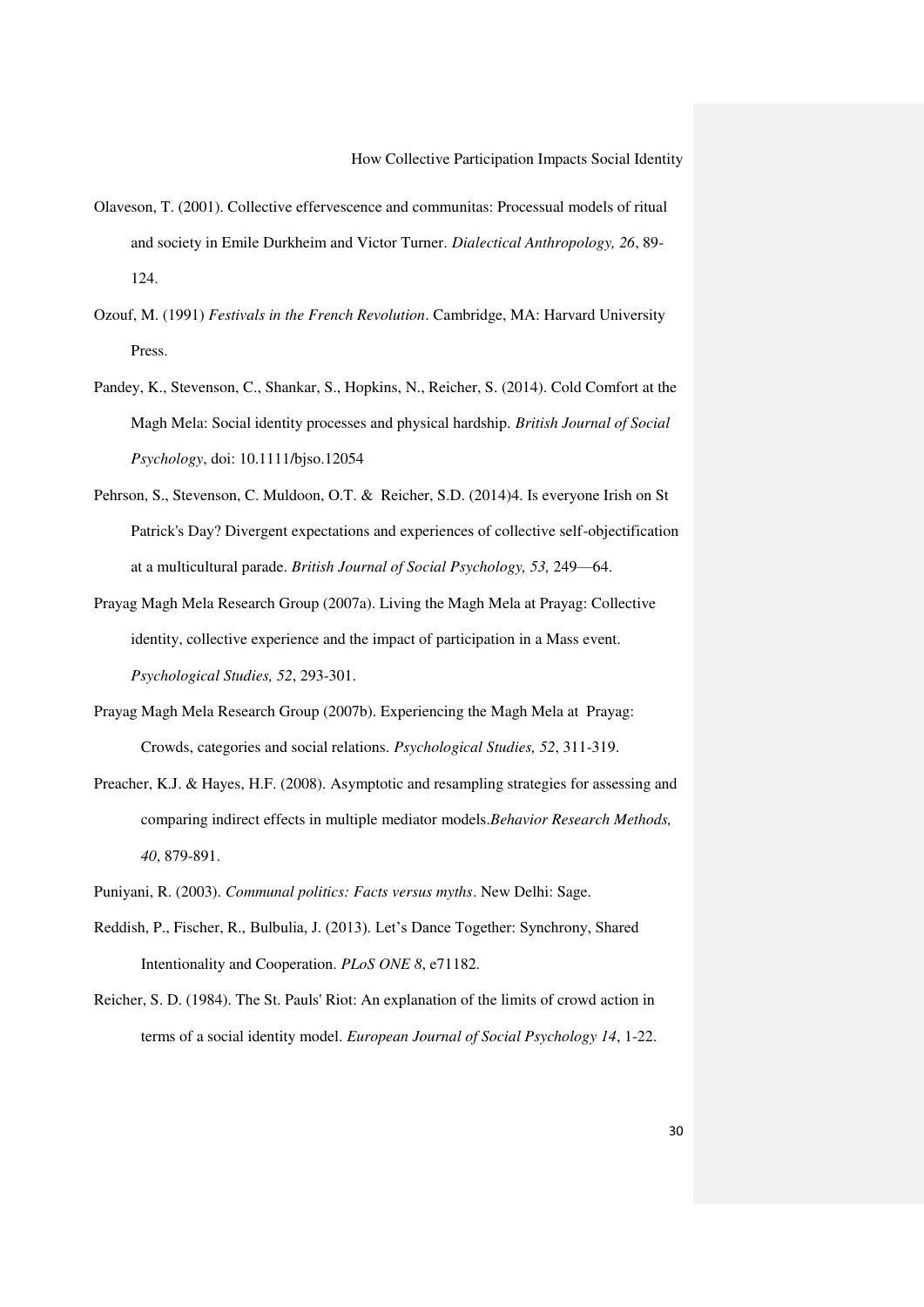- Reicher, S. D. (1996). The battle of Westminster: Developing the social identity model of crowd behavior in order to deal with the initiation and development of collective conflict. *European Journal of Social Psychology, 26*, 115-134.
- Reicher, S. D. (2004). The Context of Social Identity: Domination, Resistance, and Change. *Political Psychology, 25,* 921–945.
- Reicher, S. D. (2011). Mass action and mundane reality: an argument for putting crowd analysis at the centre of the social sciences. *Contemporary Social Science, 6*, 433-450.
- Reicher, S.D. (2012) Crowds, agency and passion: reconsidering the roots of the social bond. In R. Gounelas (Ed.) *The Psychology and Politics of the Collective* (pp. 67-85). London: Routledge.
- Reicher, S.D. & Haslam, S.A. (2006). Tyranny revisited: groups, psychological well-being and the health of societies. *The Psychologist, 19*, 146-150.
- Reicher, S.D. & Haslam, S.A. (2010). Beyond help: a social psychology of collective solidarity and social cohersion. In S. Sturmer & M. Snyder (Eds.) *The Psychology of Prosocial Behavior.* London: Wiley.

Reicher, S.D. & Hopkins, N.P. (2001) *Self and Nation*. London: Sage

Shankar, S., Stevenson, C., Pandey, K. Tewari, S. Hopkins, N. &Reicher, S.D. (2013). A calming cacophony: Social identity can shape the experience of loud noise. *Journal of Environmental Psychology, 36*, 87-95.

Smelser, N.J. (1962). *Theory of Collective Behavior*. Free Press, Glencoe, Ill.

- Tewari, S. , Khan, S.S., Hopkins, N., Srinivasan, N. & Reicher, S.D. (2012). Participation in mass gatherings can benefit well-being: Longitudinal and control data from a North Indian Hindu pilgrimage event. *PLoS ONE* (10):e47291.
- Turner, J.C., Hogg, M.A., Oakes, P.J., Reicher, S.D. &Wetherell, M. (1987). *Rediscovering the Social Group: A self-categorization theory*. Oxford: Basil Blackwell.